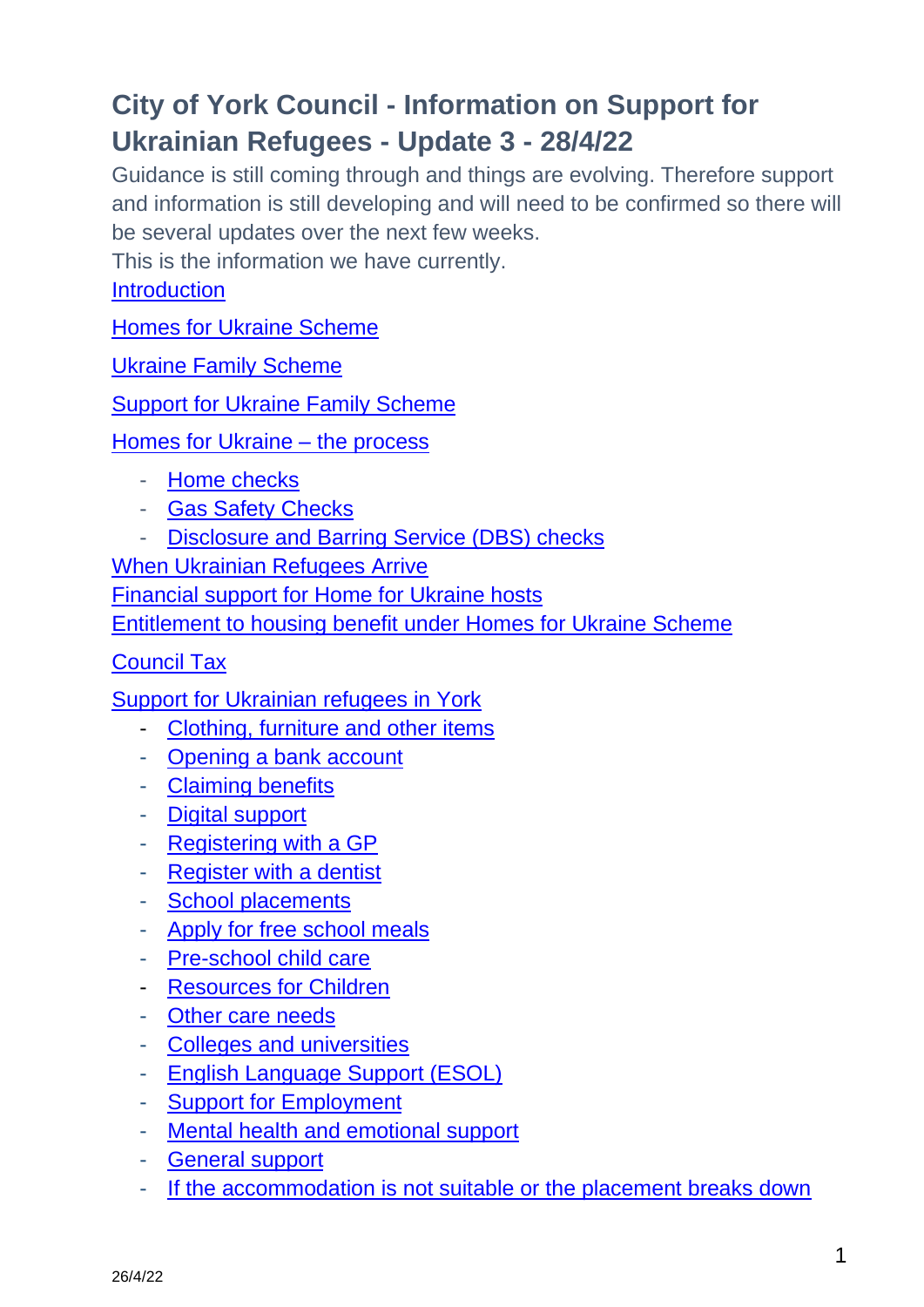# **Introduction**

This information provides guidance and signposting to support Ukrainian Refugees in York.

There are two main routes for Refugees coming to York, they are

- Homes for Ukraine and Ukraine Family Scheme.

# <span id="page-1-0"></span>**Homes for Ukraine Scheme**

People who want to offer a home to people fleeing Ukraine, can become a 'sponsor' as part of the Homes for Ukraine scheme.

Register with the government's **[Homes for Ukraine](http://homesforukraine.campaign.gov.uk/)** if:

- you can offer accommodation to a Ukrainian refugee
- you're a Ukrainian looking for a sponsor

The scheme requires potential sponsors to undertake a visa application naming a potential Ukrainian guest.

**[York City of Sanctuary](https://york.cityofsanctuary.org/)**, in partnership with City of York Council, has set up a sponsorship matching register and support network for Ukraine refugees coming to York

Please contact York City of Sanctuary if you are from the Ukraine in York or surrounding areas and want to help family and friends join the Homes for Ukraine scheme, email [contact@yorkcos.org.uk](mailto:contact@yorkcos.org.uk)

If you have accommodation and would like to sponsor a refugee from Ukraine, please fill out the form and **[register your interest in being a host](https://forms.office.com/pages/responsepage.aspx?id=HsrIQNAVjUiLs227IK-34XMQKmlkMrdJuZfUMfdq5cFUMUJDMElTMk9NUU9XMVpSTTVWWEVFOVMwMC4u)  [or sponsor](https://forms.office.com/pages/responsepage.aspx?id=HsrIQNAVjUiLs227IK-34XMQKmlkMrdJuZfUMfdq5cFUMUJDMElTMk9NUU9XMVpSTTVWWEVFOVMwMC4u)** with York City of Sanctuary who will aim to link you with a Ukrainian refugee seeking a visa.

For more information about the Homes for Ukraine scheme see [https://www.gov.uk/guidance/homes-for-ukraine-scheme-frequently-asked](https://www.gov.uk/guidance/homes-for-ukraine-scheme-frequently-asked-questions)[questions](https://www.gov.uk/guidance/homes-for-ukraine-scheme-frequently-asked-questions)

[Welcome: a guide for Ukrainians arriving in the UK](https://assets.publishing.service.gov.uk/government/uploads/system/uploads/attachment_data/file/1064315/Ukraine_Welcome_Guidance.pdf)

- [Guidance in Ukrainian](https://assets.publishing.service.gov.uk/government/uploads/system/uploads/attachment_data/file/1066799/Ukraine_Welcome_Pack_and_Beneficiary_Guidance_-_UK.pdf)
- [Guidance in Russian](https://assets.publishing.service.gov.uk/government/uploads/system/uploads/attachment_data/file/1066783/Ukraine_Welcome_Pack_and_Beneficiary_Guidance_-_RU.pdf)
- This is a guide for Ukrainians arriving in the UK. It also includes specific information for those arriving on the Homes for Ukraine scheme.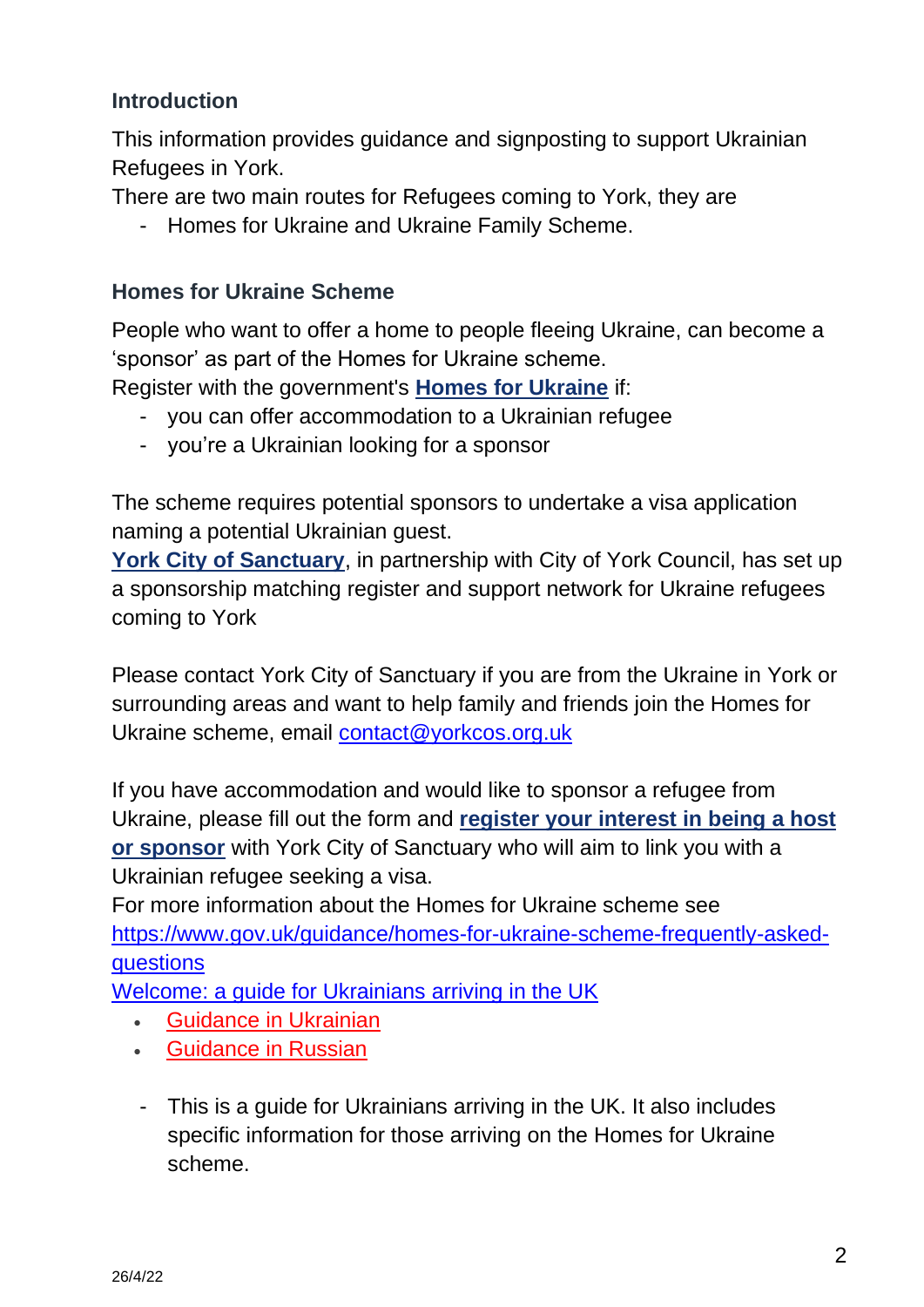# **Ukraine Family Scheme**

The Ukraine Family Scheme allows immediate and extended family members of British nationals, people settled in the UK, and certain others resident here, to come to the country.

Those granted under the scheme will be granted a visa that lasts three years, giving them certainty and ensuring their future in the country. For more information on the scheme visit [Gov.uk Ukraine Family Scheme](https://www.gov.uk/government/publications/immigration-information-for-ukrainians-in-the-uk-british-nationals-and-their-family-members/immigration-information-for-ukrainians-in-the-uk-british-nationals-and-their-family-members) Ukraine nationals who have come to York on a Ukraine Family Scheme visa do not have access to the specific support provided under the 'Homes for Ukraine' scheme; however, you will be able to live, work and study in the UK and access public funds.

# <span id="page-2-0"></span>**Support for Ukraine Family Scheme**

Emergency financial support for refugees and hosts may be available from

- Local charitable funds
- York Financial Assistance Scheme
- <span id="page-2-1"></span>- Discretionary Council Tax Reduction, for single person households who are no longer eligible for Single Person Discount will no longer apply for Council Tax.

# **Homes for Ukraine – the process**

The Government has set up a portal to provide information to local councils about Home for Ukraine visa applications.

The council will be notified by UK government when a visa application is received.

Notifications of new visa applications will be passed to the CYC Homes for Ukraine team each morning.

Once we have been notified of a visa we will make initial contact with the sponsor by phone.

At the initial contact we will

- Confirm all the details of the host/sponsor and the details of the Ukrainian people being sponsored
- Go through the outline requirements of a host/sponsor placement to ensure the basic requirements are met
- Provide details of Link Workers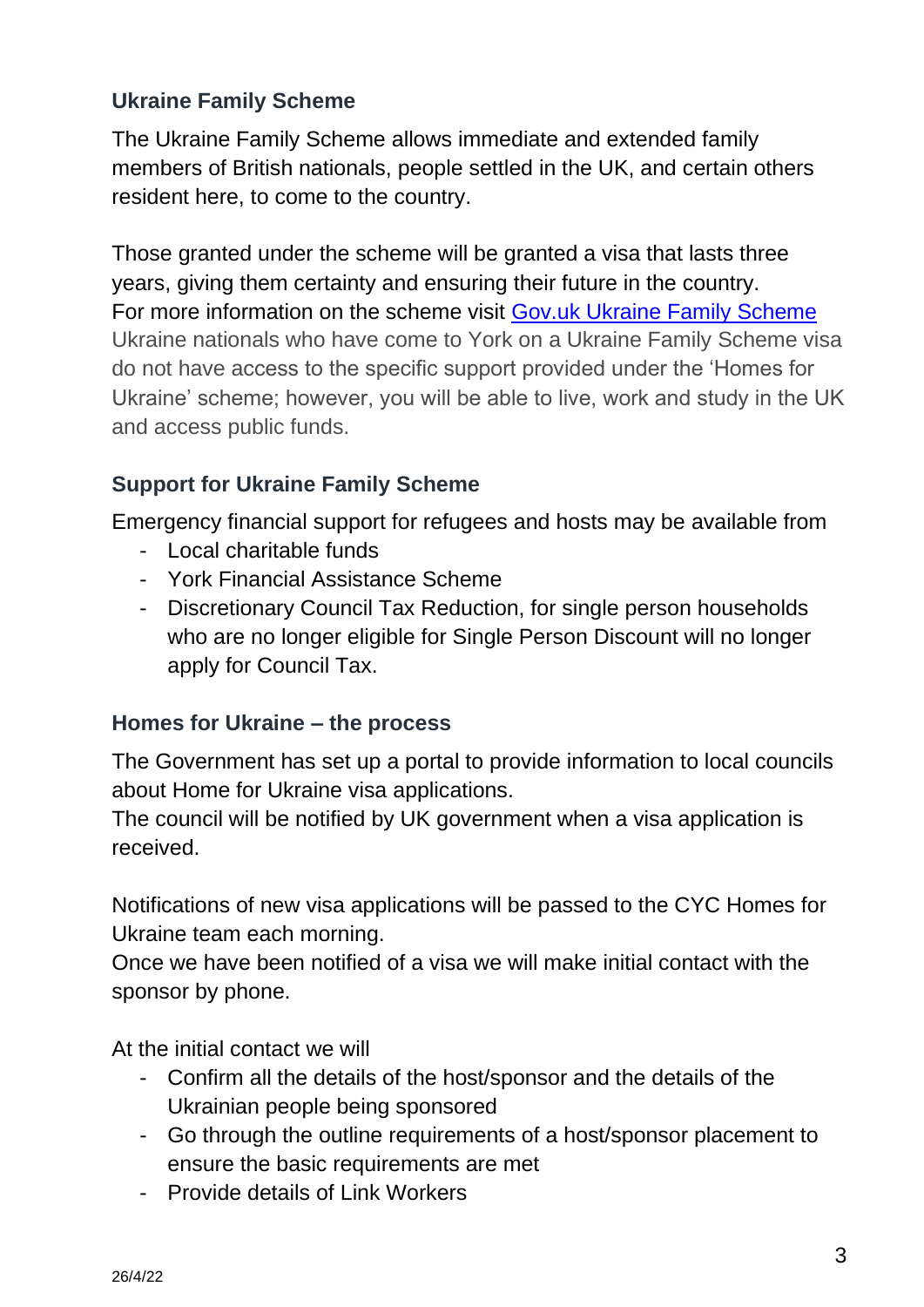- Outline the process of what happens next and the support available from CYC
- A housing check will be carried out by CYC Healthy and Sustainable **Homes** 
	- o Gas safety checks
	- o Disclosure and Barring Service ( DBS ) checks will be needed
- A home visit will be needed with H4U link worker
- Register school placements
- Financial for hosts/sponsors
- Provide other information and signposting as needed

For information, advice or support about the Homes for Ukraine scheme in York contact [homesforukraine@york.gov.uk](mailto:homesforukraine@york.gov.uk)

### <span id="page-3-0"></span>**Home checks**

Healthy and Sustainable Homes (previously Housing Standards) will be making accommodation suitability checks, this will be a light touch survey regarding condition of property and suitability for the no of occupants. Link Workers will make the referral to Housing Standards after the initial contact. Healthy and Sustainable Homes will then contact the Host to arrange the Home Check.

Once the Home Check is carried out they will confirm the outcome to the Link Worker, who will then update the Government Portal. If there are any issues regarding the suitability of the accommodation the Link Worker will liaise with the Host to agree appropriate action and a way forward.

# **Gas Safety Checks**

<span id="page-3-2"></span>Gas will be discussed at the home check by Healthy and Sustainable Homes. If a gas safety check is needed and assistance is requested with this, referral will be made by Healthy and Sustainable Homes teams to CYC Building Services. Building Services will make arrangement for gas safety check to be done.

#### <span id="page-3-1"></span>**Disclosure and Barring Service (DBS) checks**

If the accommodation is self-contained or only adults without specific vulnerabilities (see below) are coming into the property then Basic DBS checks are undertaken on all adult members in the sponsor household.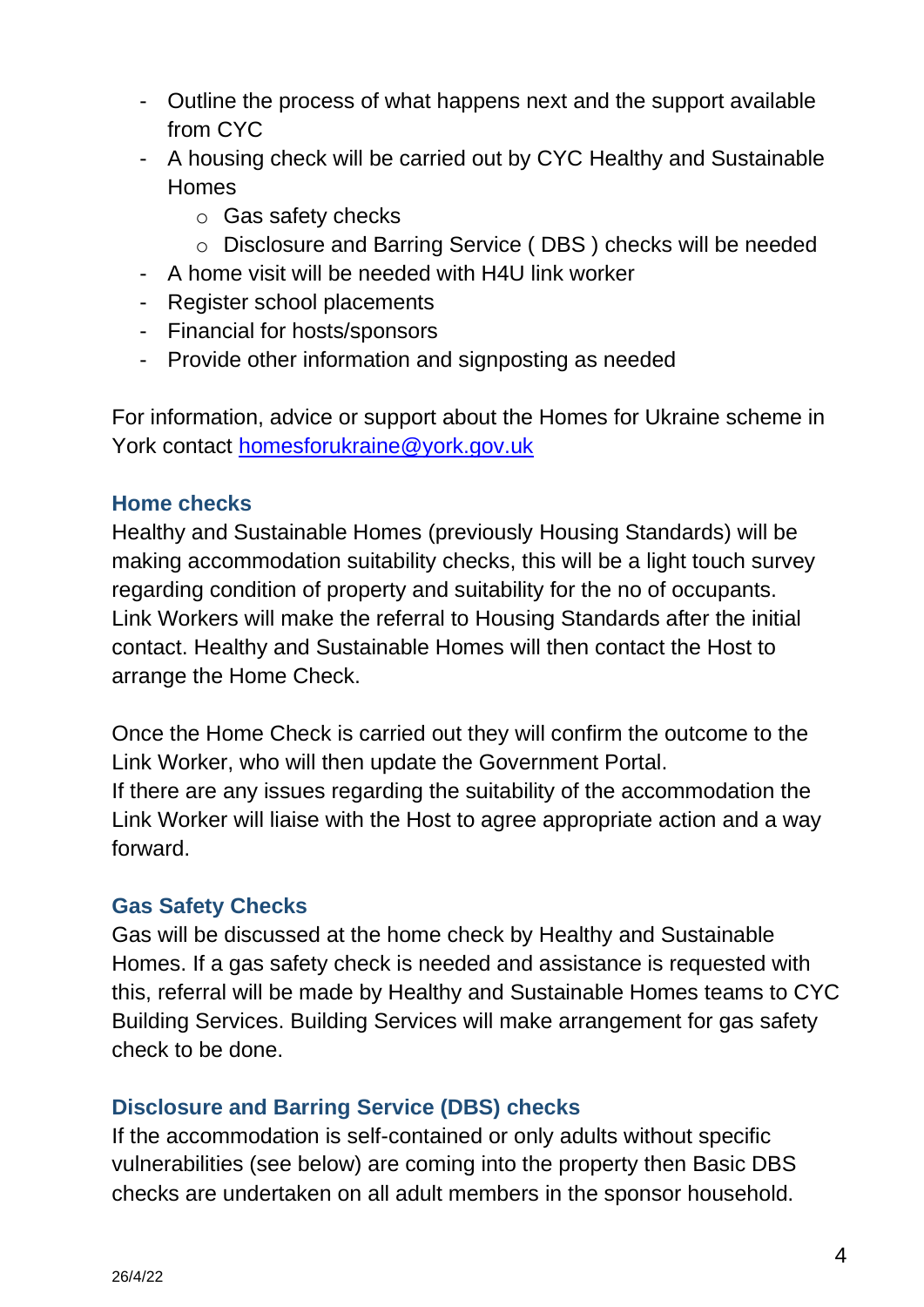If children under the age of 18 are going to be accommodated in the household, then an Enhanced DBS check (including a check of the children's barred list) will be undertaken on all people in the sponsor's household over 16.

Local Authorities will follow existing guidance for regulated activity with vulnerable adults. Where the local authority officials know that there is an adult guest arriving in the household, who is vulnerable (due to illness, disability or age) and has particular needs for which the sponsor is to provide support, a request for an Enhanced DBS check with check of the Adults' Barred List can be made.

York CVS will carry out DBS process.

The Link Worker will make a referral to York CVS who will manage the DBS applications.

When the checks has been received by CVS this will be notified to the Host and the Link Worker, who will update the Government Portal.

# <span id="page-4-0"></span>**When Ukrainian Refugees Arrive**

Host need to inform Link Workers their guest/s have arrived by email [homesforukraine@york.gov.uk](mailto:homesforukraine@york.gov.uk) or phone Link Worker.

- Confirming names of guests arrived and arrival date
- Whether a £200 interim payment is required for the guests.
- Any other initial support needs if known

If emergency funds are required outside 9am – 5pm Monday to Friday times host/sponsor should contact – [homesforukraine@york.gov.uk](mailto:homesforukraine@york.gov.uk)

The link worker will then contact the host to check any initial needs and to arrange a visit to support the host and guests.

# <span id="page-4-1"></span>**Financial support for Home for Ukraine guests**

Link workers will arrange £200 emergency payment for Ukrainian refugees. This will be provided by pre-payment cards which can be used at ATM.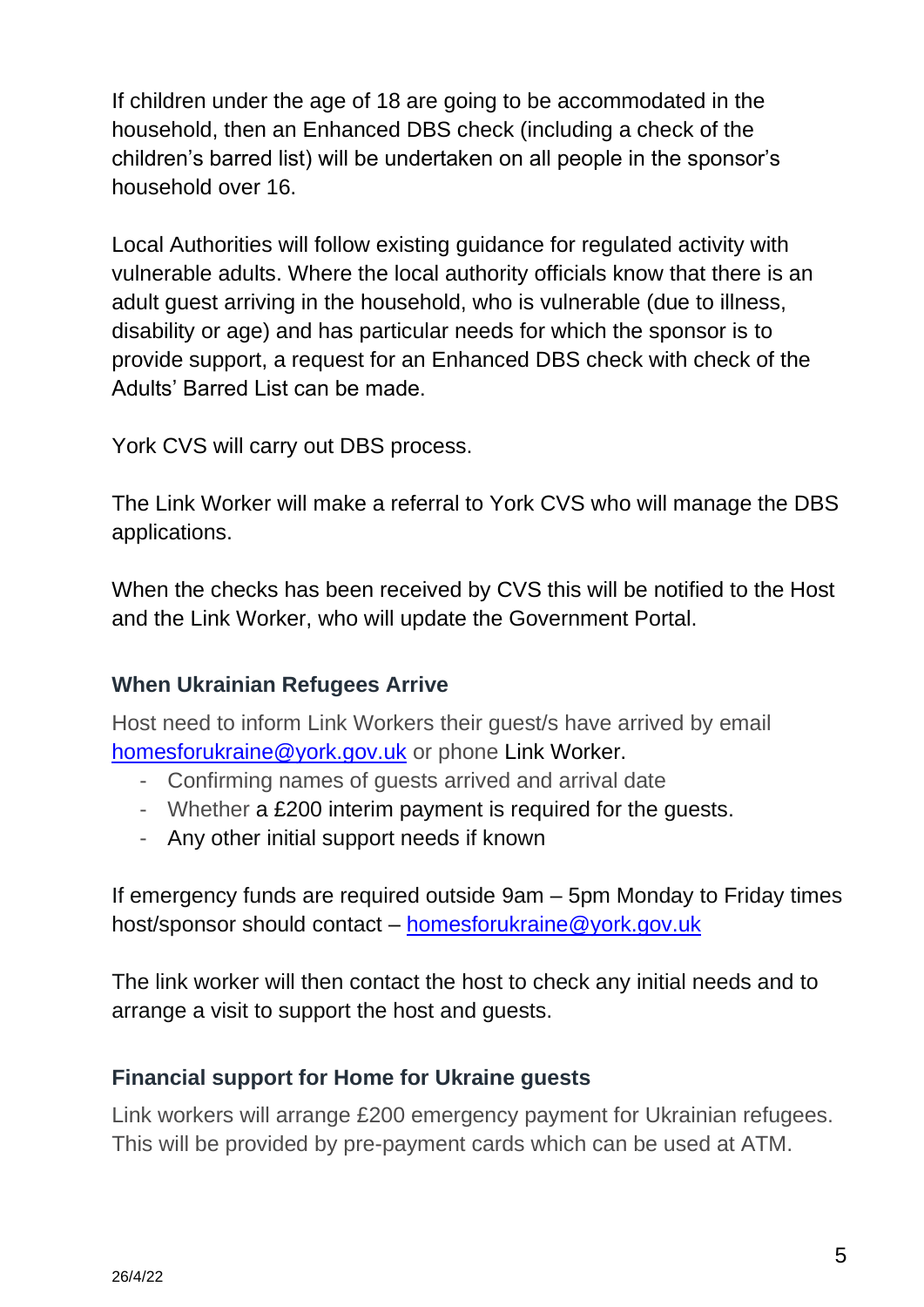# **Financial support for Home for Ukraine hosts**

A £350 monthly optional thank you payment is available for hosts. This is paid in arrears following the arrival if guests. Link workers will explain payments at the home visit when guests have arrived. Hosts will need to provide bank account details to the Link Worker or via email to [HomesforUkraine@york.gov.uk](mailto:HomesforUkraine@york.gov.uk)

# <span id="page-5-0"></span>**Entitlement to housing benefit under Homes for Ukraine Scheme**

The sponsorship scheme assumes no rent will be paid.

There is **no requirement** to use an agreement as part of the sponsorship scheme, but it could be helpful in ensuring all parties are clear on the terms of their arrangement, including agreement on who will pay the council tax bill. Some mortgage lenders may ask for a licence agreement to be used. There are two kinds of model agreement that could be used; an Excluded Licence Agreement or an Excluded Tenancy Agreement

If your guests are sharing accommodation with you, for example using guest bedrooms and sharing a kitchen with you, the [Excluded Licence](https://assets.publishing.service.gov.uk/government/uploads/system/uploads/attachment_data/file/1064719/220330_FAQ_ExcludedLicencingAgreement_Final.odt)  [Agreement](https://assets.publishing.service.gov.uk/government/uploads/system/uploads/attachment_data/file/1064719/220330_FAQ_ExcludedLicencingAgreement_Final.odt) (ODT, 31.6 KB) is most suitable.

If your guests are living in self-contained accommodation (such as a holiday let) then the [Excluded Tenancy Agreement](https://assets.publishing.service.gov.uk/government/uploads/system/uploads/attachment_data/file/1064718/220330_FAQ_ExcludedTenancyAgreement_Final.odt) (ODT, 35.9 KB) is most suitable.

Where someone wishes to rent privately, or when the sponsorship ends, guests will have access to public funds and will be able to rent a property like anyone else. The UK government has useful information on renting property which is available in the [How to Rent Guide](https://www.gov.uk/government/publications/how-to-rent) If they need to, they'll be able to claim the housing part of Universal Credit or Housing Benefit. And may get help with all or part of the rent. The maximum help with the cost of rent people renting from a private landlord may receive is up to the Local Housing Allowance (LHA) rate. The Local Housing Allowance differs from place to place and is set by central government.

Check with this [online calculator](https://www.gov.uk/government/publications/understanding-local-housing-allowances-rates-broad-rental-market-areas) to find the LHA to see if the maximum support available for a particular area/property and whether it is affordable. Money Helper provide advice about [managing rent payments on Universal](https://www.moneyhelper.org.uk/en/benefits/benefits-to-help-with-housing-costs/universal-credit-and-paying-rent?source=mas)  **[Credit](https://www.moneyhelper.org.uk/en/benefits/benefits-to-help-with-housing-costs/universal-credit-and-paying-rent?source=mas)**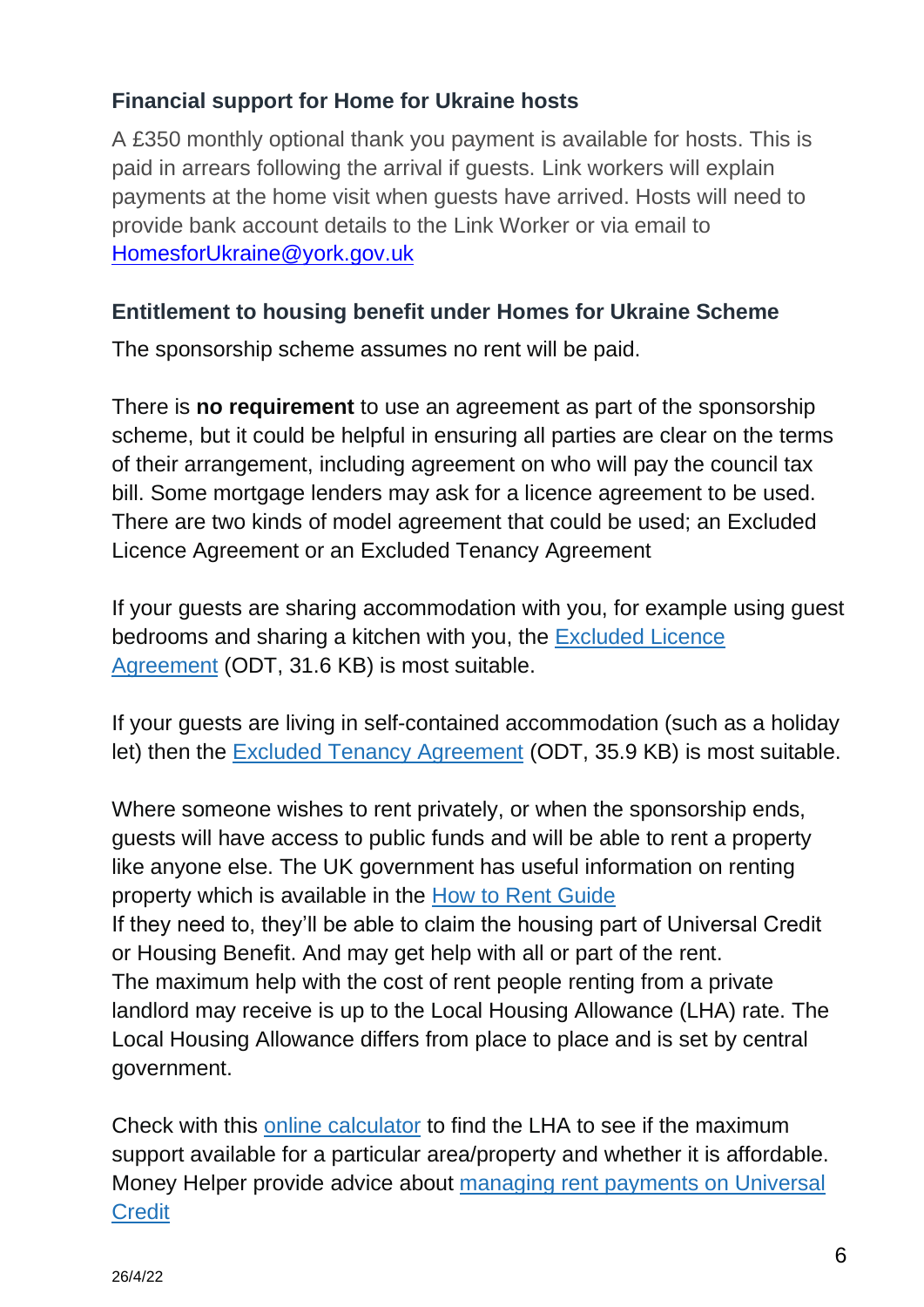# <span id="page-6-0"></span>**Council Tax**

The Government has introduced regulations to ensure that housing Ukrainian refugees would not affect council tax.

The new council tax regulations, Council Tax (Discount [Disregards](https://www.legislation.gov.uk/uksi/2022/439/contents/made) and Exempt Dwellings) [\(Amendment\)](https://www.legislation.gov.uk/uksi/2022/439/contents/made) (England) Regulations 2022 came into force on 12 April 2022. They do two things:

- When counting the number of liable individuals in a property, "relevant Ukrainian persons" are eligible for a "discount disregard". This means the council tax system does not take account of them when calculating how many people are resident in the property. This provision means that, if the property's resident gets a single person discount, it will be unaffected. The council tax system already treats other groups in this way, such as students and people who are severely mentally impaired.
- The council tax system must disregard "relevant Ukrainian persons" when assessing whether particular properties are exempt from council tax. However, the situation for annexes is different – see below.

The regulations define a "relevant Ukrainian person" as "a person who holds permission to enter or to stay in the United Kingdom granted under the Homes for Ukraine Sponsorship Scheme route in [Appendix](https://www.gov.uk/guidance/immigration-rules/immigration-rules-appendix-ukraine-scheme) Ukraine [Scheme](https://www.gov.uk/guidance/immigration-rules/immigration-rules-appendix-ukraine-scheme) of the Immigration Rules".

# **What about second homes?**

The regulations aren't explicitly designed to give discounts to second homeowners but there is a side-effect that could cause a 50% reduction. If a second home, or an annexe to a main property, was occupied by a Ukrainian family, the new regulations provide that all the adults in the family receive discount disregards. This would mean the property is occupied but there are no adults liable for council tax.

In this scenario, only 50% of the standard council tax bill is due. This is because there are no liable adults, but the property is not exempt from council tax. On the other hand, billing authorities (district and unitary councils) are not required to give any council tax discounts on unoccupied second homes. A second home might therefore have been attracting a full council tax bill before being occupied by a Ukrainian family.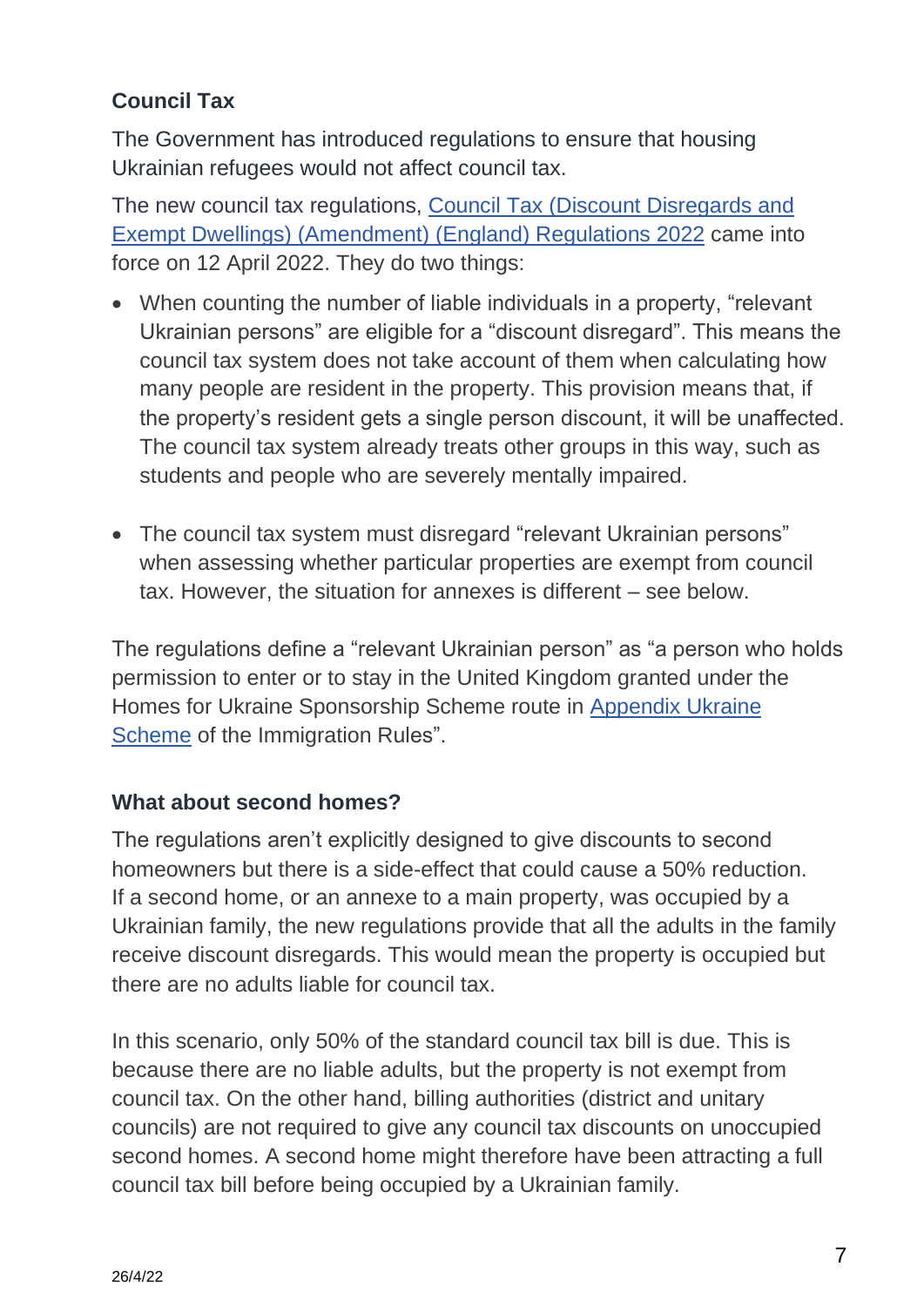However, in this scenario, the Ukrainian refugees – not the second homeowners – would be liable in law for the council tax payments (the 50%). Council tax is normally payable by the occupants of a property.

# **Support for Ukrainian refugees in York**

### <span id="page-7-0"></span>**Clothing, furniture and other items**

There have been many offers of support to assist with items that people might need.

The Churches in York are coordinating donations of excellent quality clothes, toys, books, Mobile phones and toiletries for Ukrainian refugees. They are making them into welcome packs sorted by children's gender/age and female clothes size.

If you'd like to donate or if you are supporting a family who would appreciate one - please contact us: [refugeesupport@onevoiceyork.org.uk.](mailto:refugeesupport@onevoiceyork.org.uk) We can deliver them to you.

For Baby/Toddler items we are partnering with Bundles of Joy York who specialise in receiving and giving out items for children ages new born to toddler. Email: [bundlesofyork@thebesominyork.co.uk](mailto:bundlesofyork@thebesominyork.co.uk)

York Financial Assistance Scheme (YFAS) provides help to local people in financial difficulties due to exceptional circumstances. For more information and to apply see [www.york.gov.uk](http://www.york.gov.uk/)

Other support may be available through other local charities and funds, Link Workers or other **local advice and support services** will be able to provide guidance to get the right support depending on what is needed.

The [Community Furniture Store](https://communityfurniturestore.co.uk/york-store/) provides affordable new and reused furniture, electrical appliances and paint.

# <span id="page-7-1"></span>**Opening a bank account**

[Refugee Council Banking Guide for Refugees –](https://www.refugeecouncil.org.uk/information/resources/banking-guide-for-refugees-english/) English Moneyhelper guide - [Opening a UK bank or building society account if you](https://www.moneyhelper.org.uk/en/blog/everyday-money/opening-a-uk-bank-account-if-you-are-from-ukraine)  [are from Ukraine](https://www.moneyhelper.org.uk/en/blog/everyday-money/opening-a-uk-bank-account-if-you-are-from-ukraine)

These guides include:

- A step-by-step process with tips on how to get a bank account
- The right documents you need to get a bank account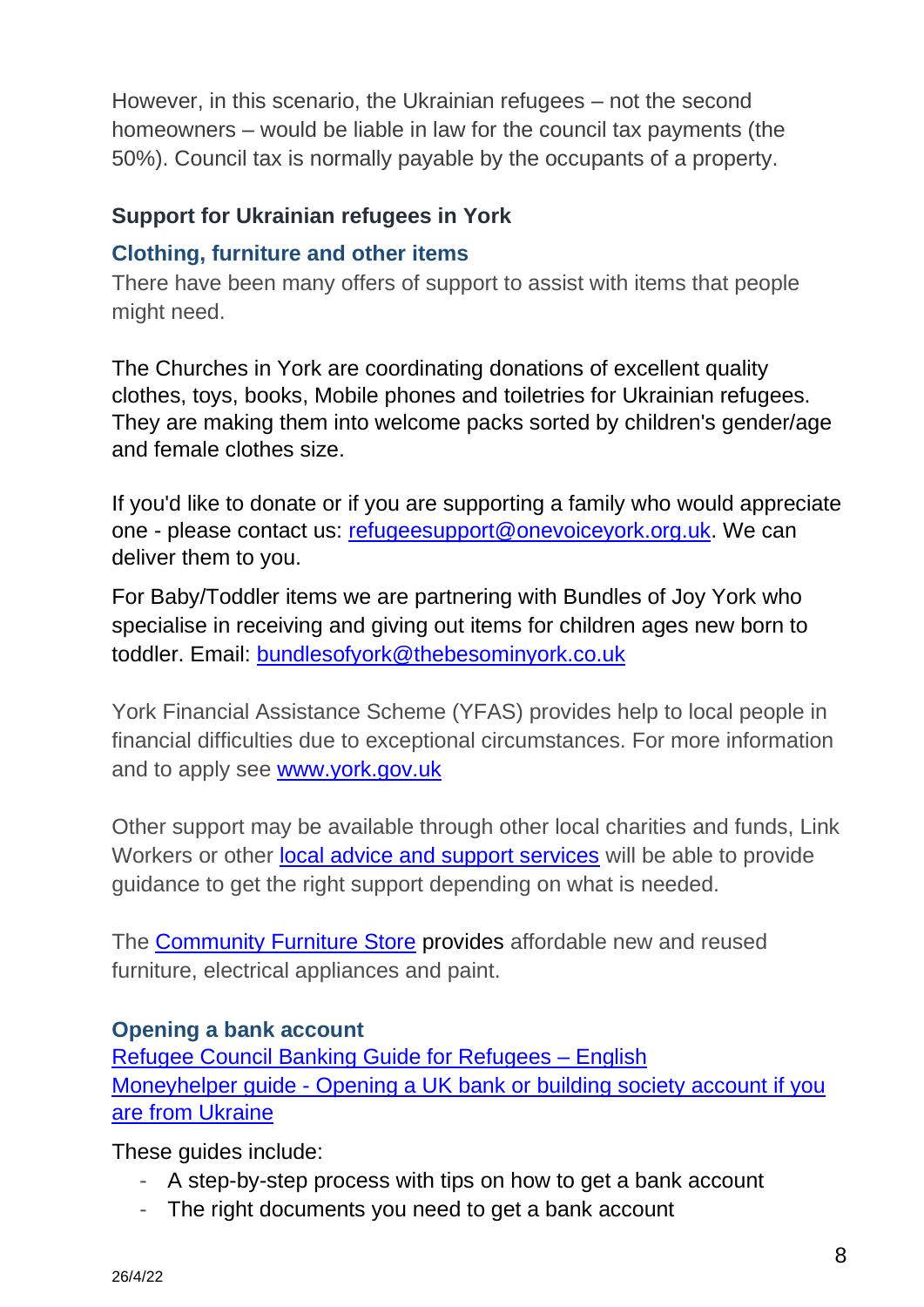- Explanations of different types of bank accounts
- Things to consider after you get a bank account
- Information on scams and how to deal with them.

To get more information, or if you are unsure of anything, see the Helpful Contacts page to speak to The Refugee Council, or other organisations.

Several banks have produced guides and information on their own websites. [www.natwest.com/ukraine-refugees.html](http://www.natwest.com/ukraine-refugees.html) [www.santander.co.uk/personal/ukraine-support](http://www.santander.co.uk/personal/ukraine-support) [www.rbs.co.uk/ukraine-refugees.html](http://www.rbs.co.uk/ukraine-refugees.html) [www.nationwide.co.uk/current-accounts/flexbasic/](http://www.nationwide.co.uk/current-accounts/flexbasic/) [www.monzo.com/blog/2018/05/30/getting-bank-account-refugee](http://www.monzo.com/blog/2018/05/30/getting-bank-account-refugee) Community first credit union also provide bank accounts. Visit [www.communityfirstcu.co.uk](http://www.communityfirstcu.co.uk/) to discuss credit union membership before applying, call 03030300010.

# **Claiming benefits**

<span id="page-8-0"></span>People fleeing Ukraine and arriving in the UK can claim benefits immediately. For more information see [Government press release 21 March](https://www.gov.uk/government/news/immediate-benefit-support-for-those-fleeing-the-invasion-in-ukraine) National benefits are administered by the Department for Work and Pensions, including Universal Credit, Pension Credit and health benefits. Other benefits are administered by local councils, including Council Tax Support and emergency support.

#### - **Working age guests**

Apply for Universal Credit at [www.gov.uk/apply-universal-credit](http://www.gov.uk/apply-universal-credit) To make an application for Universal Credit people will need an email, contact phone no. and bank account details.

[www.understandinguniversalcredit.gov.uk/](http://www.understandinguniversalcredit.gov.uk/) [Step by step guide to making UC claim](file:///U:/Personal/ukraine/step-by-step-guide-to-making-and-maintaining-a-universal-credit-clain.pdf) [www.citizensadvice.org.uk/about-us/contact-us/contact-us/help-to-claim/](http://www.citizensadvice.org.uk/about-us/contact-us/contact-us/help-to-claim/)

- **Pension age guest – age 66 or over** Apply for Pension Credit at [www.gov.uk/pension-credit/how-to-claim](http://www.gov.uk/pension-credit/how-to-claim) [Age UK guide to claiming Pension Credit](https://www.ageuk.org.uk/globalassets/age-uk/documents/information-guides/ageukig50_pension_credit_inf.pdf)

Citizens Advice York can help people make claims for UC Phone Adviceline on **0808 278 7895\*** (Monday – Friday 10am – 4pm) *\*This no. can get busy at peak times. It is a freephone no. from UK landlines & mobiles.*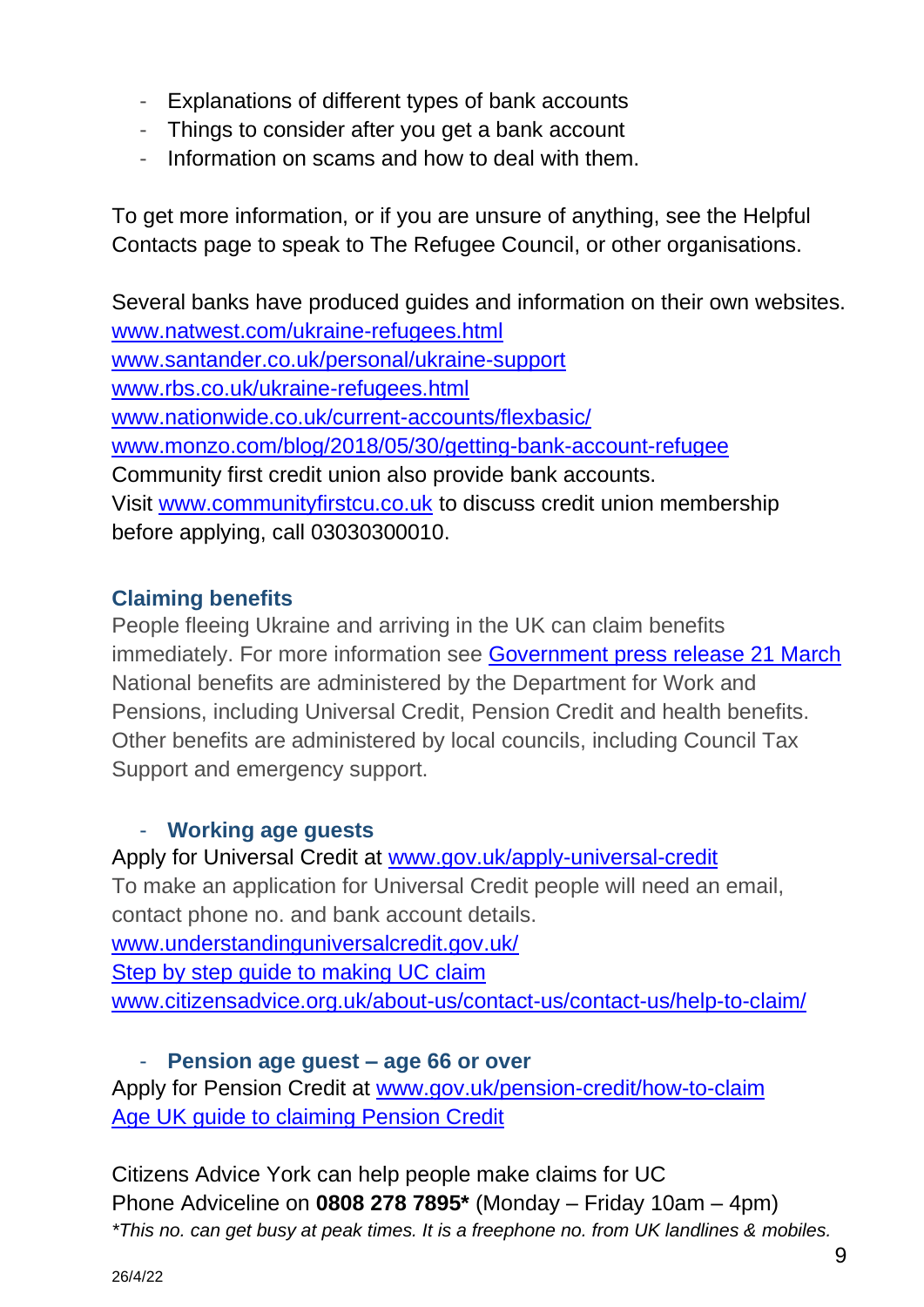If you would like them call you instead, [click here for online call-back form](https://www.citizensadviceyork.org.uk/callback-request/) Citizens Advice operates a national webchat service for help with basic queries, available on the [national Citizens Advice website.](https://www.citizensadvice.org.uk/about-us/contact-us/contact-us/web-chat-service/) This is usually available Mon-Fri, 10am-4pm.

For more information see

- [Benefits](https://www.york.gov.uk/benefits)
- [Get benefits advice](http://www.york.gov.uk/benefitsadvice)
- [Support is available from advice and support services across the city](https://www.livewellyork.co.uk/information-and-advice/money-legal/money-and-benefits-advice/)

Ukrainians making a claim to Universal Credit will get individual support to find work and advice on benefit eligibility. Work coaches in DWP jobcentres will also be able to deliver additional face-to-face translator assistance for those who need it. All claimants with have a Claimant Commitment agreed with their Work Coach. This will be tailored to the claimant's circumstances and focus on work preparation activities, including language skills and job applications etc.

# **Digital support**

York City of Sanctuary are able to provide assistance with sim cards and IT equipment. Contact [rebecca@yorkcos.org.uk](mailto:rebecca@yorkcos.org.uk) Mobile: (+ 44) 07591 815485

[York IT ReUse](http://www.itreuse.org.uk/) – can provide computers, mobile phones and/or network connection for people in need. They take donations of IT equipment from the general public and companies and make them useable for the general public. Free of charge.

Refugees in the Home for Ukraine scheme can apply through their Link Worker. Others will need to apply via a Community Support Worker. See [www.livewellyork.co.uk/moneyandbenefitsadvice](http://www.livewellyork.co.uk/moneyandbenefitsadvice)

If you are unsure who may be able to refer please contact [York IT ReUse](https://itreuse.org.uk/contact/) to find out more

# <span id="page-9-0"></span>**Registering with a GP**

To receive medical treatment, you and your children must register with a GP as soon as possible, even if you are not ill.

You need to find GPs that are near where you are living and can use this website to find one: [www.nhs.uk/Service-Search/GP/LocationSearch/4.](http://www.nhs.uk/Service-Search/GP/LocationSearch/4)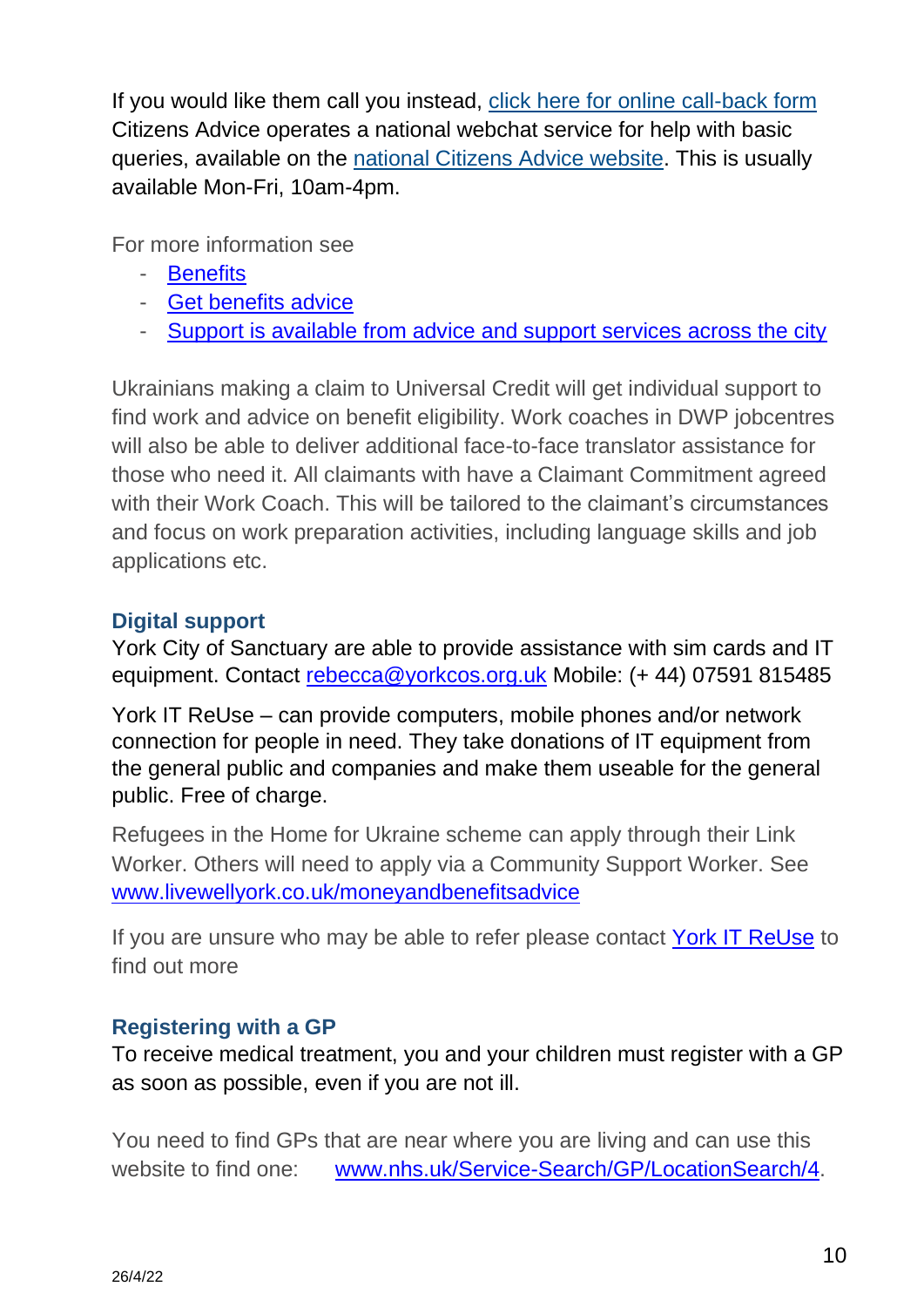You will be asked to fill out a registration form and bring identification and proof of your address if you can. [You can download a GMS1 registration](https://www.gov.uk/government/publications/gms1)  [form on GOV.UK](https://www.gov.uk/government/publications/gms1)

Please note ID (Identity Document) and proof of address is not necessary for registering with a GP. You should not be asked about your immigration status.

Healthwatch Norfolk has translated NHS information into Ukrainian: [Information for refugees from Ukraine -](https://healthwatchnorfolk.co.uk/information-and-advice/ukraine-refugees/) Healthwatch Norfolk **NHS for Asylum-Seekers** – This is a guide to the NHS for asylum-seekers which has been translated into Ukrainian

**How The NHS Works** – is a leaflet with images about how the NHS works which has also been translated into Ukrainian and Russian. IN UKRAINIAN [English\\_How-the-NHS-works-Trifold\\_UK](https://healthwatchnorfolk.co.uk/wp-content/uploads/2022/03/English_How-the-NHS-works-Trifold_UK.docx) IN ENGLISH: [https://www.doctorsoftheworld.org.uk/wp](https://www.doctorsoftheworld.org.uk/wp-content/uploads/2022/02/English_How-the-NHS-works-Trifold.pdf)[content/uploads/2022/02/English\\_How-the-NHS-works-Trifold.pdf](https://www.doctorsoftheworld.org.uk/wp-content/uploads/2022/02/English_How-the-NHS-works-Trifold.pdf)

To access NHS 111 in another language, you just need to say "interpreter" to the call handler and say the language you wish to communicate in.

#### <span id="page-10-0"></span>**Register with a dentist**

There is no need to register with a dentist in the same way as with a GP because you are not bound to a catchment area.

Simply find a dental surgery that's convenient for you, whether it's near your home or work, and phone them to see if there are any appointments available. You can search for an NHS dentist near you on this site. [www.nhs.uk/service-search/find-a-dentist](http://www.nhs.uk/service-search/find-a-dentist)

<span id="page-10-1"></span>Currently there are no dental surgeries in York with the capacity to take on new NHS patients. You will have to join a waiting list or be seen privately. If you need any further support contact [Healthwatch@yorkcvs.org.uk](mailto:Healthwatch@yorkcvs.org.uk) In a dental emergency call NHS 111 for advice and support. [Oral Healthcare for asylum seekers and refugees.pdf](file:///C:/Users/RachaelReeves/Documents/Oral%20Healthcare%20for%20asylum%20seekers%20and%20refugees.pdf)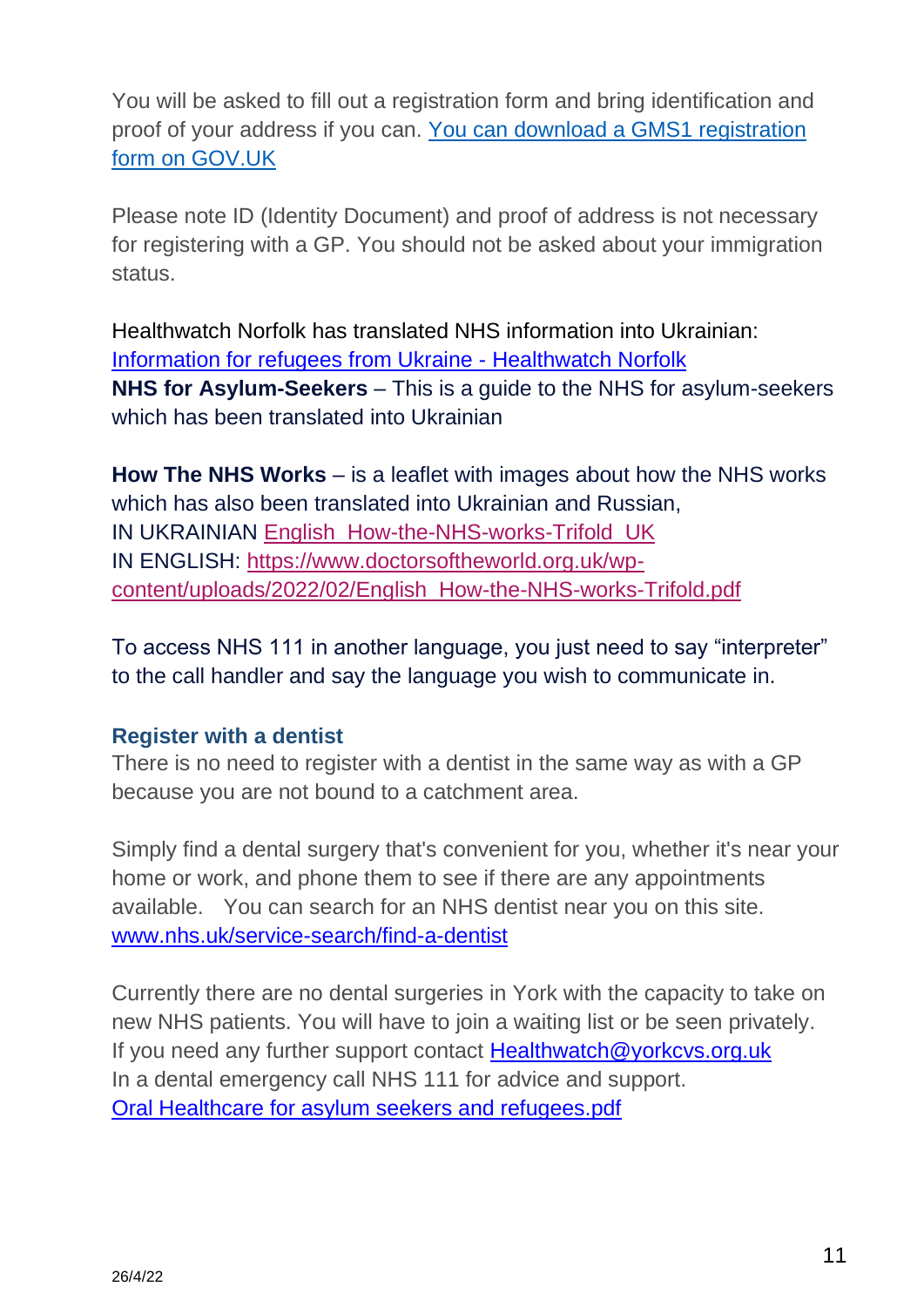# **School placements**

Schools do not deal with admissions directly.

# **If the child is on the Homes for Ukraine scheme:**

- School application is made via Parent Portal. Link and information can be found at [www.york.gov.uk/admissions](http://www.york.gov.uk/admissions) including a note is in the free text box under reasons for their preference school to advise that they are part of the Homes for Ukraine scheme.
- Link Worker lets School Admissions Team know the application has been made by emailing [education@york.gov.uk](mailto:education@york.gov.uk) with the child's full name dob and address
- School Admissions looks to place at a local school through normal admissions
- If this is not possible (because the schools is full) we use our Fair Access admission route to agree the best match school.

### **If the child is not on the Homes for Ukraine scheme:**

If the child is not on the Homes for Ukraine scheme applications go through normal admissions process.

School admission and free school meal applications are submitted through this online Parent Portal.

- To apply for a school place online please **[visit our parent portal](https://synergy.york.gov.uk/Live/SynergyWeb/Parents/default.aspx)**.
- In Year applications are made when a child has already started school and when a move is required during the school year.

For further information or queries on applications email [education@york.gov.uk](mailto:education@york.gov.uk) or call 551554 option 2.

# <span id="page-11-0"></span>**Apply for free school meals**

You may be entitled to apply for free school meals for your children if you receive their parent or guardian receive certain income-related benefits or have you've just started working less than 16 hours a week. For further information about free school meals including eligibility and to apply please go to our website [www.york.gov.uk/freeschoolmeals](http://www.york.gov.uk/freeschoolmeals)

You will need to have a National Insurance number to apply for FSM. If you choose to apply for Universal Credit, when you go to the Job Centre to meet your 'work coach' they will help you apply for a National Insurance Number (NINO). It takes about 2-6 weeks for a NINO to come. It will be sent to you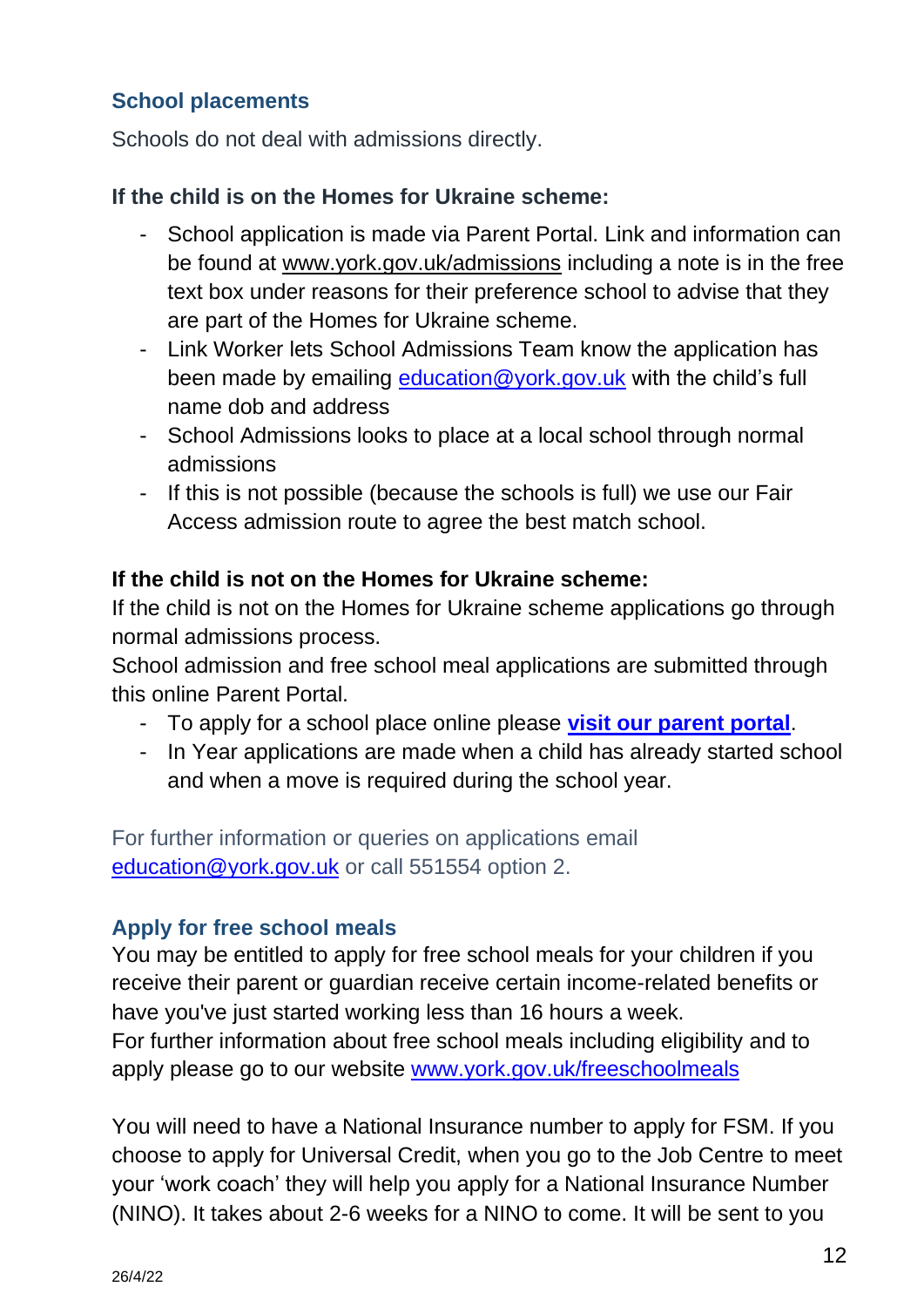in the post. In the interim period, if support is needed then the school should be approached to provide meals from the central funding that has been provided as support for the child's school place.

### <span id="page-12-0"></span>**Pre-school child care**

For families receiving Universal Credit

- With 2-year-old children can get 15 hours of free childcare or early education for 38 weeks
- With 3 and 4-year-old children can get 15 hours of free childcare or early education for 38 weeks

For working families in England with 3 and 4-year-old children can get 30 hours of free childcare or early education for 38 weeks Parent and child must meet the eligibility criteria.

For information about eligibility and the application process for childcare funding, please visit [Childcare Choices.](https://www.childcarechoices.gov.uk/) www.childcarechoices.gov.uk/ You can also get more information about finding, choosing and paying for childcare in York by visiting [www.yor-ok.org.uk/childcare](http://www.yor-ok.org.uk/childcare)

The York Family Information Service is a free and impartial information service for parents and carers of children and young people aged 0-19 (or up to 25 for disabled children).

They can help with anything and everything around family life and being a young person. If you're a parent, carer or young person and have a question but don't know where to go, then please get in touch. Tel: Monday to Friday 10am - 4pm 01904 554444 Text Only: 07786202241 Email: [fis@york.gov.uk](mailto:fis@york.gov.uk)

# <span id="page-12-1"></span>**The Healthy Child Service**

Our team of Health Visitors, School Nurses and Child Health and Development Workers provide a range of support, advice and information to children and young people aged 0-19 years and their parents. Key areas of support offered are: infant feeding, child health and development and parenting support for children's diet, sleep, behaviour and toileting. Health Visitors also provide a perinatal mental health service to mothers up to 12 months following the birth of their child. For older children; healthy relationship advice, healthy lifestyle and emotional wellbeing support are available with School Nurses.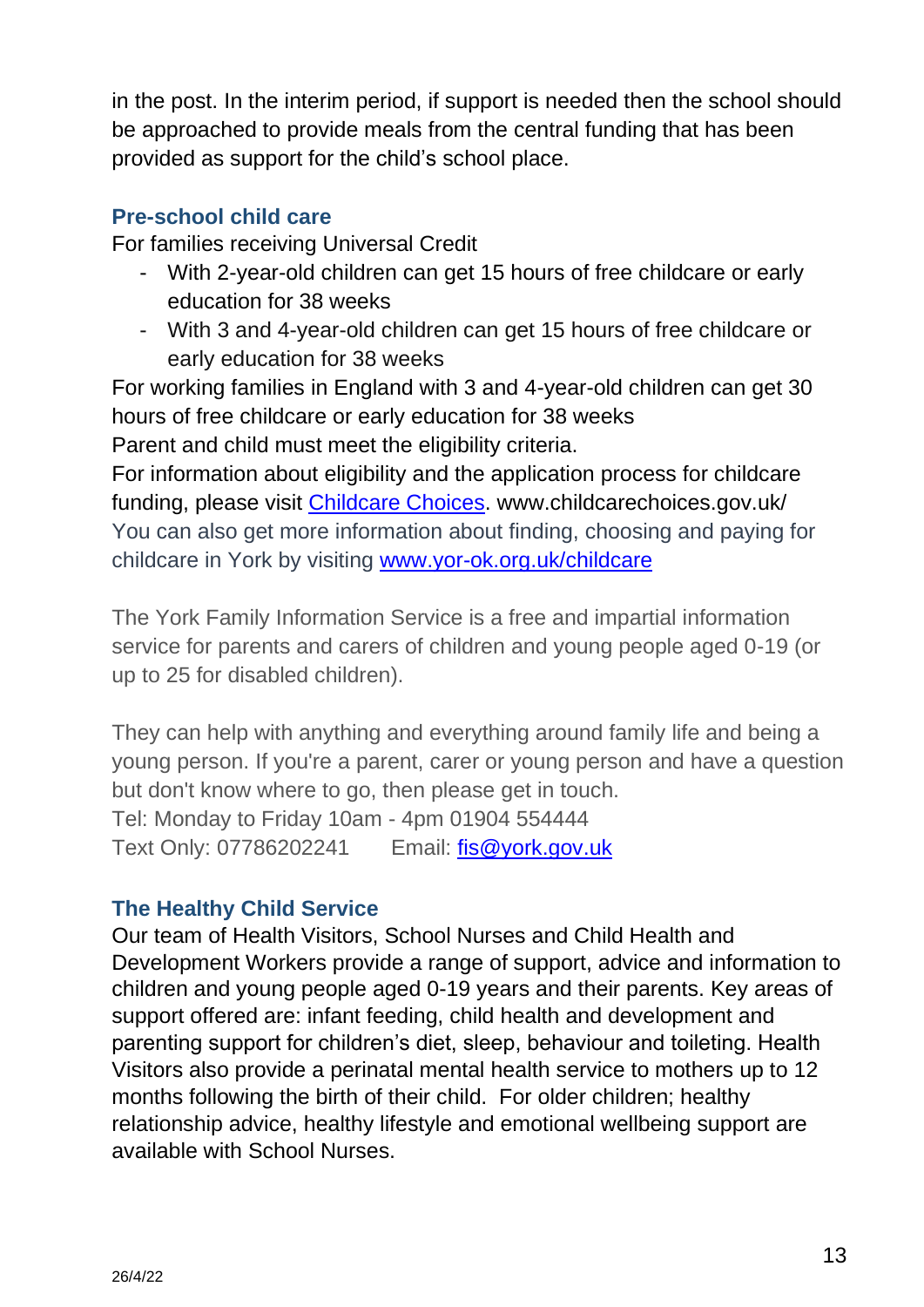The service is well-linked with primary care and other health specialities to ensure children and young people are signposted and referred to the right services.

Once notified of arrival of children and young people, the service will make contact and offer a home visit to complete a health needs assessment and offer a package of support/ make necessary onward referrals as required. However, the service can be contacted at any time for support on 01904 555475, email HCS-secure@york.gov.uk www.yor-ok.org.uk/families/hcs

# **Resources for Children**

- Children in Need have a bank of resources and organisations that can help with talking to children about Ukraine and Russia (mostly aimed at UK children, but useful to share) [Useful resources for talking about](https://eur03.safelinks.protection.outlook.com/?url=https%3A%2F%2Fwww.bbcchildreninneed.co.uk%2Fchanging-lives%2Fuseful-resources-for-talking-about-ukraine-and-russia%2F&data=04%7C01%7CEleanorMarshall%40redcross.org.uk%7Caf82bfd8a32d44cd80ea08da1d40661b%7Cfedc3cbaca5e4388a837b45c7f0d71b7%7C0%7C0%7C637854459686205269%7CUnknown%7CTWFpbGZsb3d8eyJWIjoiMC4wLjAwMDAiLCJQIjoiV2luMzIiLCJBTiI6Ik1haWwiLCJXVCI6Mn0%3D%7C3000&sdata=qRHD9D%2FNMc1wIhYIEHf2LXe83mmpurGe6V7%2FFh1dbKg%3D&reserved=0)  Ukraine and Russia - [BBC Children in Need](https://eur03.safelinks.protection.outlook.com/?url=https%3A%2F%2Fwww.bbcchildreninneed.co.uk%2Fchanging-lives%2Fuseful-resources-for-talking-about-ukraine-and-russia%2F&data=04%7C01%7CEleanorMarshall%40redcross.org.uk%7Caf82bfd8a32d44cd80ea08da1d40661b%7Cfedc3cbaca5e4388a837b45c7f0d71b7%7C0%7C0%7C637854459686205269%7CUnknown%7CTWFpbGZsb3d8eyJWIjoiMC4wLjAwMDAiLCJQIjoiV2luMzIiLCJBTiI6Ik1haWwiLCJXVCI6Mn0%3D%7C3000&sdata=qRHD9D%2FNMc1wIhYIEHf2LXe83mmpurGe6V7%2FFh1dbKg%3D&reserved=0)
- Twinkl (resources for Primary School aged children) has a number of Ukrainian Dual Language Resources: [Ukrainian Dual Language](https://eur03.safelinks.protection.outlook.com/?url=https%3A%2F%2Fwww.twinkl.co.uk%2Fresources%2Fnew-starter-eal-inclusion-teaching-resources%2Fdual-language-inclusion-teaching-resources%2Fukrainian-dual-language-new-starter-eal-inclusion&data=04%7C01%7CEleanorMarshall%40redcross.org.uk%7Caf82bfd8a32d44cd80ea08da1d40661b%7Cfedc3cbaca5e4388a837b45c7f0d71b7%7C0%7C0%7C637854459686205269%7CUnknown%7CTWFpbGZsb3d8eyJWIjoiMC4wLjAwMDAiLCJQIjoiV2luMzIiLCJBTiI6Ik1haWwiLCJXVCI6Mn0%3D%7C3000&sdata=99t%2F4GIarmMLopqKY44kMe75PU8h7xCWD%2F8LTVMScwE%3D&reserved=0)  [Resources | EAL | Inclusion | Twinkl](https://eur03.safelinks.protection.outlook.com/?url=https%3A%2F%2Fwww.twinkl.co.uk%2Fresources%2Fnew-starter-eal-inclusion-teaching-resources%2Fdual-language-inclusion-teaching-resources%2Fukrainian-dual-language-new-starter-eal-inclusion&data=04%7C01%7CEleanorMarshall%40redcross.org.uk%7Caf82bfd8a32d44cd80ea08da1d40661b%7Cfedc3cbaca5e4388a837b45c7f0d71b7%7C0%7C0%7C637854459686205269%7CUnknown%7CTWFpbGZsb3d8eyJWIjoiMC4wLjAwMDAiLCJQIjoiV2luMzIiLCJBTiI6Ik1haWwiLCJXVCI6Mn0%3D%7C3000&sdata=99t%2F4GIarmMLopqKY44kMe75PU8h7xCWD%2F8LTVMScwE%3D&reserved=0)
- Links to Ukrainian textbooks and schooling [Resources supporting](https://eur03.safelinks.protection.outlook.com/?url=https%3A%2F%2Fwww.coe.int%2Fen%2Fweb%2Fchildren%2F-%2Fresources-supporting-ukrainian-children-s-right-to-education&data=04%7C01%7CEleanorMarshall%40redcross.org.uk%7Caf82bfd8a32d44cd80ea08da1d40661b%7Cfedc3cbaca5e4388a837b45c7f0d71b7%7C0%7C0%7C637854459686205269%7CUnknown%7CTWFpbGZsb3d8eyJWIjoiMC4wLjAwMDAiLCJQIjoiV2luMzIiLCJBTiI6Ik1haWwiLCJXVCI6Mn0%3D%7C3000&sdata=rLbQcFVa6t0bQJqMDMi4o3YmL6Axaver9IZ85ijFotE%3D&reserved=0)  [Ukrainian children's right to education -](https://eur03.safelinks.protection.outlook.com/?url=https%3A%2F%2Fwww.coe.int%2Fen%2Fweb%2Fchildren%2F-%2Fresources-supporting-ukrainian-children-s-right-to-education&data=04%7C01%7CEleanorMarshall%40redcross.org.uk%7Caf82bfd8a32d44cd80ea08da1d40661b%7Cfedc3cbaca5e4388a837b45c7f0d71b7%7C0%7C0%7C637854459686205269%7CUnknown%7CTWFpbGZsb3d8eyJWIjoiMC4wLjAwMDAiLCJQIjoiV2luMzIiLCJBTiI6Ik1haWwiLCJXVCI6Mn0%3D%7C3000&sdata=rLbQcFVa6t0bQJqMDMi4o3YmL6Axaver9IZ85ijFotE%3D&reserved=0) Newsroom on Children's [Rights \(coe.int\)](https://eur03.safelinks.protection.outlook.com/?url=https%3A%2F%2Fwww.coe.int%2Fen%2Fweb%2Fchildren%2F-%2Fresources-supporting-ukrainian-children-s-right-to-education&data=04%7C01%7CEleanorMarshall%40redcross.org.uk%7Caf82bfd8a32d44cd80ea08da1d40661b%7Cfedc3cbaca5e4388a837b45c7f0d71b7%7C0%7C0%7C637854459686205269%7CUnknown%7CTWFpbGZsb3d8eyJWIjoiMC4wLjAwMDAiLCJQIjoiV2luMzIiLCJBTiI6Ik1haWwiLCJXVCI6Mn0%3D%7C3000&sdata=rLbQcFVa6t0bQJqMDMi4o3YmL6Axaver9IZ85ijFotE%3D&reserved=0)
- Links to educational resources for Ukrainian children Free educational [resources for Ukrainian children -](https://eur03.safelinks.protection.outlook.com/?url=https%3A%2F%2Fobr.education%2Fen%2Ffree-educational-resources-for-ukrainian-children%2F&data=04%7C01%7CEleanorMarshall%40redcross.org.uk%7Caf82bfd8a32d44cd80ea08da1d40661b%7Cfedc3cbaca5e4388a837b45c7f0d71b7%7C0%7C0%7C637854459686205269%7CUnknown%7CTWFpbGZsb3d8eyJWIjoiMC4wLjAwMDAiLCJQIjoiV2luMzIiLCJBTiI6Ik1haWwiLCJXVCI6Mn0%3D%7C3000&sdata=zV%2FGKI6AsuIz56dmQhRGW27RAhw683kD%2FSmx7zgKbk0%3D&reserved=0) Education without backpacks [\(obr.education\)](https://eur03.safelinks.protection.outlook.com/?url=https%3A%2F%2Fobr.education%2Fen%2Ffree-educational-resources-for-ukrainian-children%2F&data=04%7C01%7CEleanorMarshall%40redcross.org.uk%7Caf82bfd8a32d44cd80ea08da1d40661b%7Cfedc3cbaca5e4388a837b45c7f0d71b7%7C0%7C0%7C637854459686205269%7CUnknown%7CTWFpbGZsb3d8eyJWIjoiMC4wLjAwMDAiLCJQIjoiV2luMzIiLCJBTiI6Ik1haWwiLCJXVCI6Mn0%3D%7C3000&sdata=zV%2FGKI6AsuIz56dmQhRGW27RAhw683kD%2FSmx7zgKbk0%3D&reserved=0)
- Ukrainian Language Resources for children: [Ukrainian Language](https://eur03.safelinks.protection.outlook.com/?url=https%3A%2F%2Fbilingualkidsrock.com%2Fukrainian-language-resources%2F&data=04%7C01%7CEleanorMarshall%40redcross.org.uk%7Caf82bfd8a32d44cd80ea08da1d40661b%7Cfedc3cbaca5e4388a837b45c7f0d71b7%7C0%7C0%7C637854459686205269%7CUnknown%7CTWFpbGZsb3d8eyJWIjoiMC4wLjAwMDAiLCJQIjoiV2luMzIiLCJBTiI6Ik1haWwiLCJXVCI6Mn0%3D%7C3000&sdata=hBddiIFLjEBnTF7rI8QItE5hZkakJPnDWKnP7ShjZsI%3D&reserved=0)  [Resources \(bilingualkidsrock.com\)](https://eur03.safelinks.protection.outlook.com/?url=https%3A%2F%2Fbilingualkidsrock.com%2Fukrainian-language-resources%2F&data=04%7C01%7CEleanorMarshall%40redcross.org.uk%7Caf82bfd8a32d44cd80ea08da1d40661b%7Cfedc3cbaca5e4388a837b45c7f0d71b7%7C0%7C0%7C637854459686205269%7CUnknown%7CTWFpbGZsb3d8eyJWIjoiMC4wLjAwMDAiLCJQIjoiV2luMzIiLCJBTiI6Ik1haWwiLCJXVCI6Mn0%3D%7C3000&sdata=hBddiIFLjEBnTF7rI8QItE5hZkakJPnDWKnP7ShjZsI%3D&reserved=0)
- Bookmark Boxes for Ukraine: Bookmark Reading have put together a welcome box (including a Lenovo tablet) for Ukrainian children aged 5- 9, follow the link here [register your interest to receive Bookmark Boxes](https://eur03.safelinks.protection.outlook.com/?url=https%3A%2F%2Fwww.bookmarkreading.org%2Fregister-for-a-bookmark-box-for-ukraine&data=04%7C01%7CEleanorMarshall%40redcross.org.uk%7Caf82bfd8a32d44cd80ea08da1d40661b%7Cfedc3cbaca5e4388a837b45c7f0d71b7%7C0%7C0%7C637854459686205269%7CUnknown%7CTWFpbGZsb3d8eyJWIjoiMC4wLjAwMDAiLCJQIjoiV2luMzIiLCJBTiI6Ik1haWwiLCJXVCI6Mn0%3D%7C3000&sdata=DT6%2FaBTl%2BKlVZz%2BB9kmDtddxueizVB%2BbbZfuVNgYMRA%3D&reserved=0)  [for Ukraine.](https://eur03.safelinks.protection.outlook.com/?url=https%3A%2F%2Fwww.bookmarkreading.org%2Fregister-for-a-bookmark-box-for-ukraine&data=04%7C01%7CEleanorMarshall%40redcross.org.uk%7Caf82bfd8a32d44cd80ea08da1d40661b%7Cfedc3cbaca5e4388a837b45c7f0d71b7%7C0%7C0%7C637854459686205269%7CUnknown%7CTWFpbGZsb3d8eyJWIjoiMC4wLjAwMDAiLCJQIjoiV2luMzIiLCJBTiI6Ik1haWwiLCJXVCI6Mn0%3D%7C3000&sdata=DT6%2FaBTl%2BKlVZz%2BB9kmDtddxueizVB%2BbbZfuVNgYMRA%3D&reserved=0)

#### <span id="page-13-0"></span>**Other care needs**

Where a guest may have care and support needs, referral should be made for a needs assessment in line with the requirements of the Care Act 2014. Before we can offer you care and support services, we will need to find out more about your circumstances. To help us do this we'll **[complete an](https://www.york.gov.uk/CareAssessment)  [assessment](https://www.york.gov.uk/CareAssessment)** to look at your needs.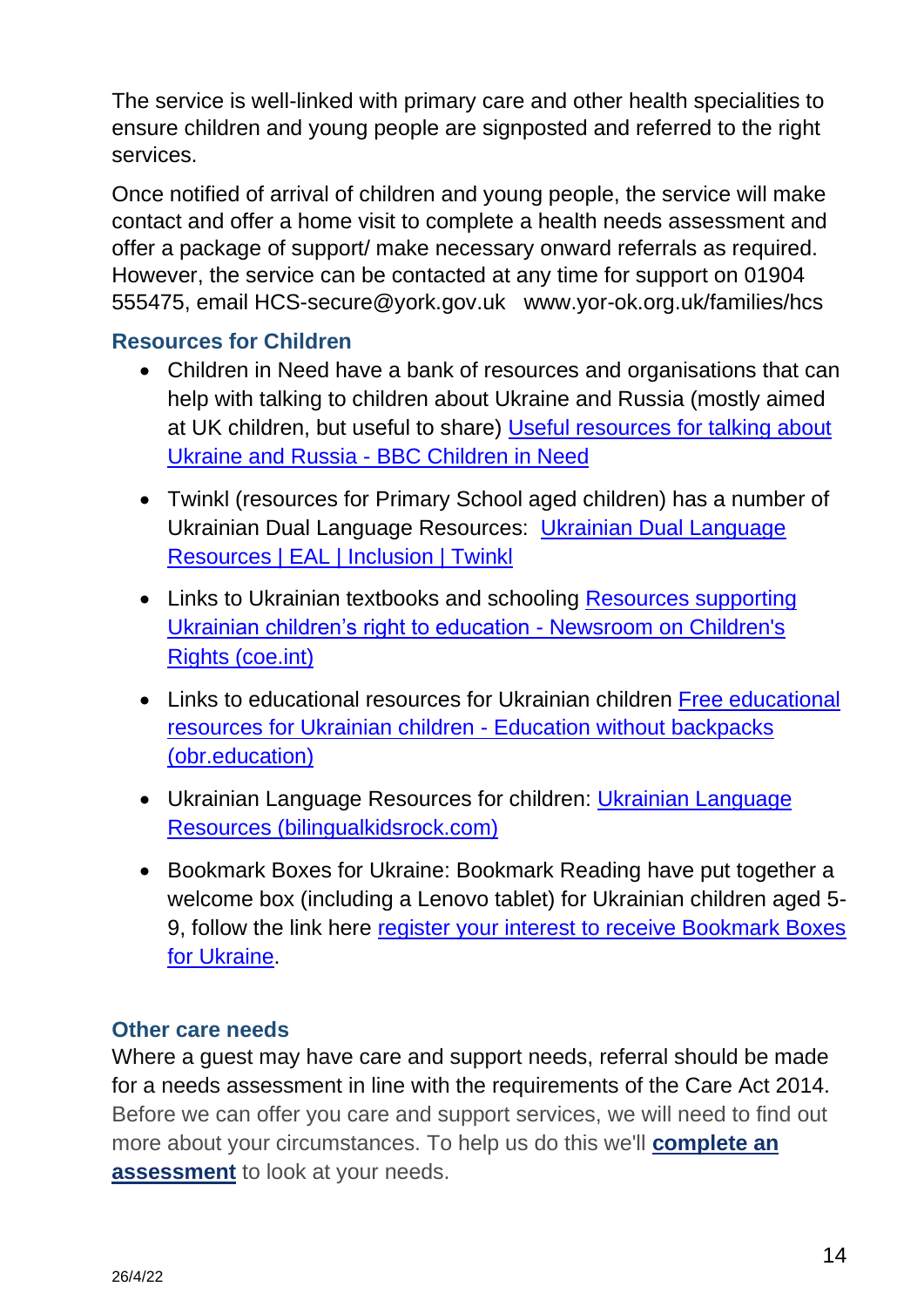**[Download our 'quick guide to Adult Social Care'](https://www.york.gov.uk/downloads/download/296/a-quick-guide-to-adult-social-care) which provides further** information about requesting an assessment and agreeing a support plan. If your assessment identifies that you're eligible, we'll help to arrange your social care services. If your needs are less severe, we will offer you advice about other services and organisations which may help you in your daily life, including available [benefits,](https://www.york.gov.uk/Benefits) local services and care providers.

### **Colleges and universities**

<span id="page-14-0"></span>STAR (Student Action for Refugees) have [information for students affected](https://star-network.org.uk/2022/03/07/information-for-students-affected-by-the-invasion-of-ukraine/)  [by the invasion of Ukraine in the UK and looking for financial or educational](https://star-network.org.uk/2022/03/07/information-for-students-affected-by-the-invasion-of-ukraine/)  [support](https://star-network.org.uk/2022/03/07/information-for-students-affected-by-the-invasion-of-ukraine/)

The Education and Skills Funding Agency (ESFA) [announced](https://www.gov.uk/government/publications/esfa-update-23-march-2022/esfa-update-further-education-23-march-2022) on 23 March 2022, that a new FE fees eligibility category for Ukrainian nationals and their family members would immediately be introduced. For more information see [www.ukcisa.org.uk/Information--Advice/Fees-and-Money/England-FE-fee](http://www.ukcisa.org.uk/Information--Advice/Fees-and-Money/England-FE-fee-status#9-ukrainian-nationals-and-family)[status#9-ukrainian-nationals-and-family](http://www.ukcisa.org.uk/Information--Advice/Fees-and-Money/England-FE-fee-status#9-ukrainian-nationals-and-family)

Links are being made with University of York, York St John University and York College to support people looking to study in York. Referrals and contacts will be made through Link Workers and York Learning, who will be at the drop-in sessions.

# **English Language Support (ESOL)**

English assessments are being provided by the York Learning team at the Citadel Café drop in, alternate Thursdays - see below.

Adult classes at different levels will be running at the Citadel on Fridays between now and the end of August, and there will also be an option with childcare for families with pre-school children. We will be reviewing language needs over the summer to plan for September.

Information about this is available on York Learning's website [www.yorklearning.org.uk/ESOL](http://www.yorklearning.org.uk/ESOL)

York College English language courses for young people 16-18 and adults who want to improve their English for work, education and everyday life. [www.yorkcollege.ac.uk](http://www.yorkcollege.ac.uk/) Contact: Tilly Dickenson Email: [TDickenson@yorkcollege.ac.uk](mailto:TDickenson@yorkcollege.ac.uk) Phone: [01904 770100](tel:01904770100)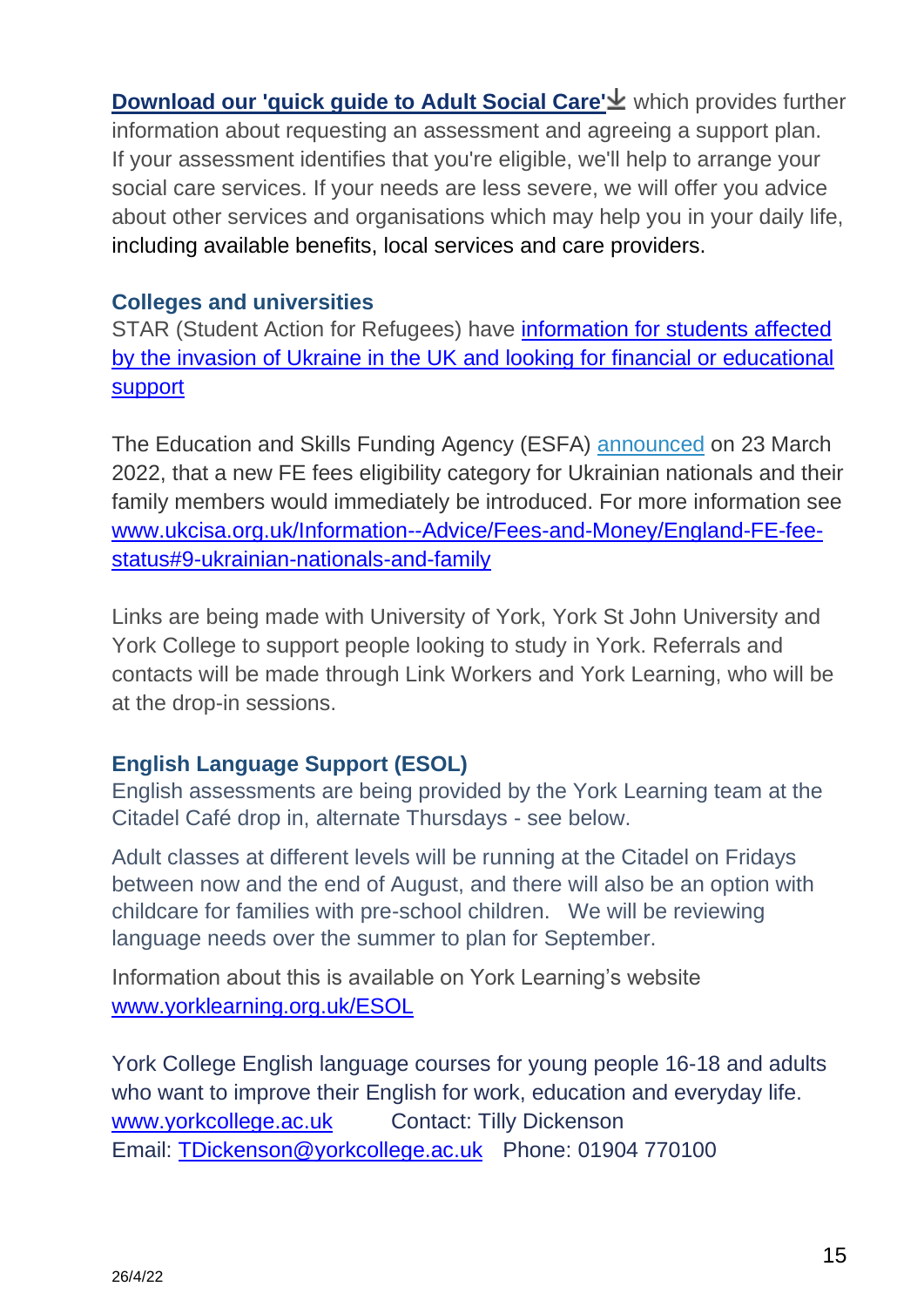# [Learning English in Yorkshire and the Humber –](https://www.learningenglish.org.uk/) LEYH!

www.learningenglish.org.uk provides information about English language classes in your area and across the Yorkshire and Humber region. You can find out which classes are free, where they are held, what level they are and whether childcare is available.

# <span id="page-15-0"></span>**Support for Employment**

**Job Centre Plus** will offer support with job seeking and training. Universal Credit claimants will be assigned a job coach who will discuss support available at their claimant interview.

**York Learning** offer one to one careers appointments for adults who wish to consider employment and training/learning options. <https://yorklearning.org.uk/moveforwardinyourcareer>

**Connecting Opportunities** works with new migrants to develop their skills and opportunities to find work and be part of the local community. We are open for new referrals from migrants and refugees living in York. Further details can be found at [www.connectingopportunities.org.uk](http://www.connectingopportunities.org.uk/) and [www.facebook.com/connectingopps](http://www.facebook.com/connectingopps)

# <span id="page-15-1"></span>**Extending your stay in the UK**

Guest under the Homes for Ukraine Scheme will need to submit biometrics within 6 months of arriving in the UK to extend their stay for up to 3 years and be issued with a biometric residence permit (BRP) as evidence of your immigration status.

You can start the process to provide your biometric information by completing the[online form.](https://apply.visas-immigration.service.gov.uk/product/ukraine-scheme-brp)

Once the form has been received, you will be asked to provide your biometric information.

You do not need to do this as soon as you reach the UK, but you do need to make sure that you have provided your biometrics before the 6 months leave you are granted ends.

<https://apply.visas-immigration.service.gov.uk/product/ukraine-scheme-brp>

Use this form to apply to extend your permission to be in the UK if:

- you have a Ukraine passport
- you are in the UK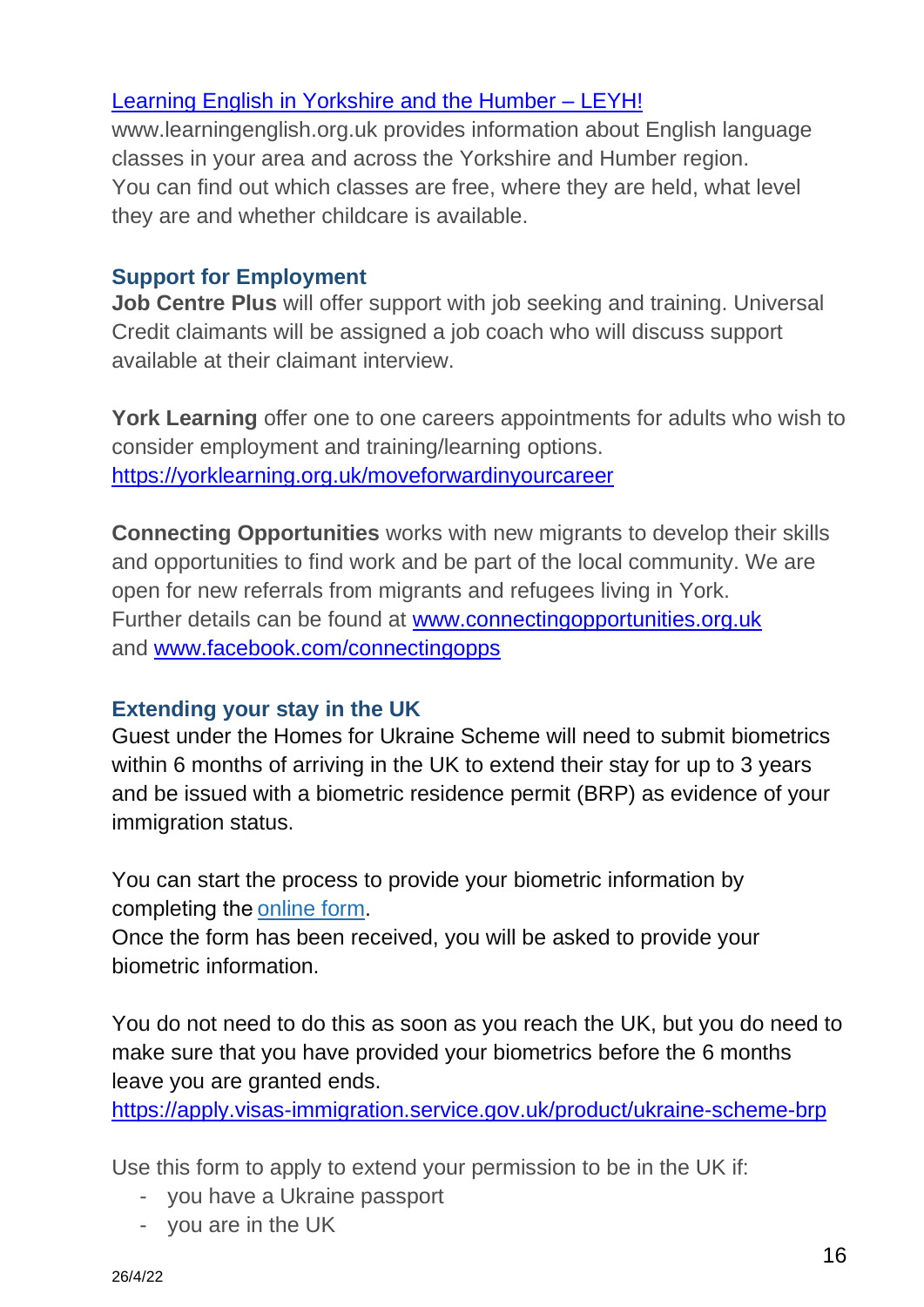- you applied under the Ukraine Family Scheme or the Ukraine Sponsorship Scheme (Homes for Ukraine) before you arrived in the UK
- your application has not been decided but you received a letter saying you could travel to the UK
- you were given 6 months permission to enter at the border and are now applying to extend your stay

You should only use this form to apply under the Ukraine Schemes. If you apply on this form we will only consider whether you qualify for an extension under the Ukraine Schemes.

How long it takes you to complete the application will depend on your particular circumstances. You will be able to save your application and come back to it at another time if you need to.

If you are inactive for 25 minutes you will be automatically logged out.

#### **Mental health and emotional support**

The war in Ukraine has devastating consequences for the mental health of Ukraine's people; consequences that might reverberate for years to come. Having one's human rights violated can lead to painful short and/or longterm physical and/or psychological consequences.

The council is working with partner organisations including Migration Yorkshire, Solace, Refugee Action York, and City of Sanctuary to provide support for Refugees and Hosts to help with emotional and psychological impacts of the situation.

York Mind has secured funding to provide support to guests and hosts. They are currently in the process of setting this up. More information will be available shortly.

#### <span id="page-16-0"></span>**General support**

#### **Drop-in for Ukrainian refugees at York City Church.**

Every-other Thursday afternoon from 12.30pm - 2.30pm. Start on 21st April. The address is York City Church, The Citadel, Gillygate, York YO31 7EA. See flyer for dates. The purpose of the drop-in is two-fold.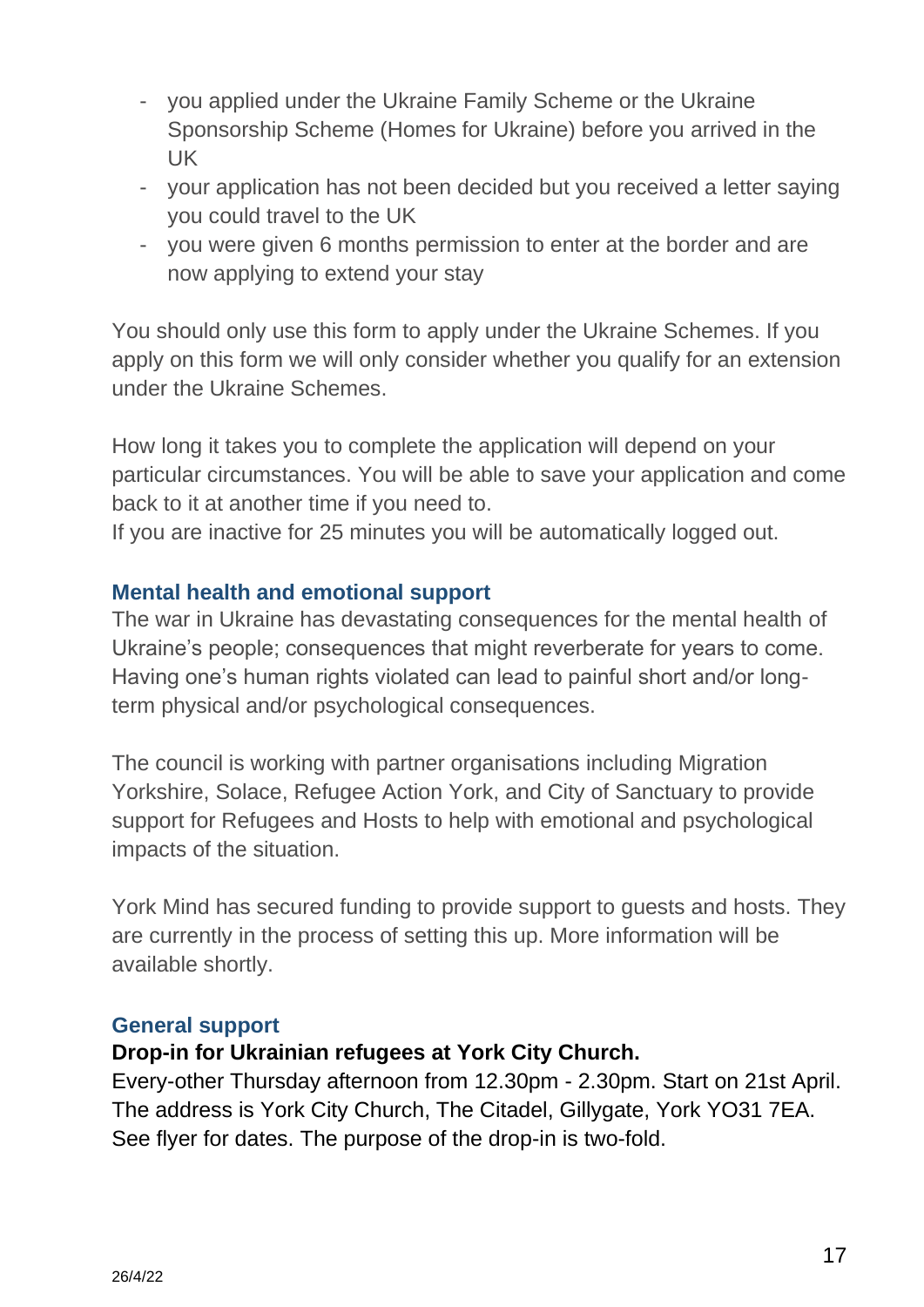- A social space for Ukrainians to connect with each other to be together is a safe space, to speak their own language to comfort one another and grieve together. A meal will be provided.
- A supportive space for Ukrainians to access advice and services the drop-in will have advisors to help refugees' access health care, English lessons, benefits and other services.

General support and friendship is available for Ukrainians from the **[York](https://york.cityofsanctuary.org/)  [City of Sanctuary website](https://york.cityofsanctuary.org/)** or email: **[contact@yorkcos.org.uk](mailto:contact@yorkcos.org.uk)**. York City of Sanctuary are putting in place a community support network for Ukrainians. Any Ukrainians living in York, or anyone who has Ukrainian friends or relatives should get in touch with the charity, email: **[contact@yorkcos.org.uk](mailto:contact@yorkcos.org.uk)**.

Refugee Action York (RAY) offers a number of services for refugees arriving in York, including information, support, weekly coffee morning with EOSL support (Wednesdays 10-12 at York St John University), one-to-one ESOL support with a volunteer, a Hardship Fund, free SIM cards including data, a befriending scheme, and a weekly Youth Group. [www.refugeeactionyork.org](http://www.refugeeactionyork.org/) or [info@refugeeactionyork.com](mailto:info@refugeeactionyork.com)

CYC Community Involvement officer offers support and information to empower migrants regardless of their status to reach their full potential, through various projects including Our City Hub which will be based at York Explore, including signpost to existing services, volunteering, becoming a community interpreter or becoming more involvement in their local community. Contact me via email Bianca Vartic [Bianca.Vartic@york.gov.uk](mailto:Bianca.Vartic@york.gov.uk) Ukrainian nationals arriving in York can receive support and general advice **[from the Red Cross](https://www.redcross.org.uk/-/media/documents/get-help-as-a-refugee/ukraine/information-leaflet-for-ukrainians-arriving-in-the-uk.pdf?la=en&hash=F7B944113231A3D1E81779862CBB0CE8C6E94EC8)**.

<span id="page-17-0"></span>Many of the children and families arriving in the UK who have fled the conflict in Ukraine, have experienced trauma; the **[Barnado's Ukrainian](https://www.barnardos.org.uk/what-we-do/helping-families/ukrainian-helpline) [Support Helpline](https://www.barnardos.org.uk/what-we-do/helping-families/ukrainian-helpline)** staffed by English, Ukrainian and Russian speakers, can offer support - help and advice is available on a range of issues. To contact Barnardo's free **helpline, telephone: 0800 148 8586,** Monday to Friday, from 10.00am to 8.00pm, or Saturday, 10.00am to 3.00pm. Alternatively, email: **[ukrainiansupport@barnardos.org.uk](mailto:ukrainiansupport@barnardos.org.uk)**.